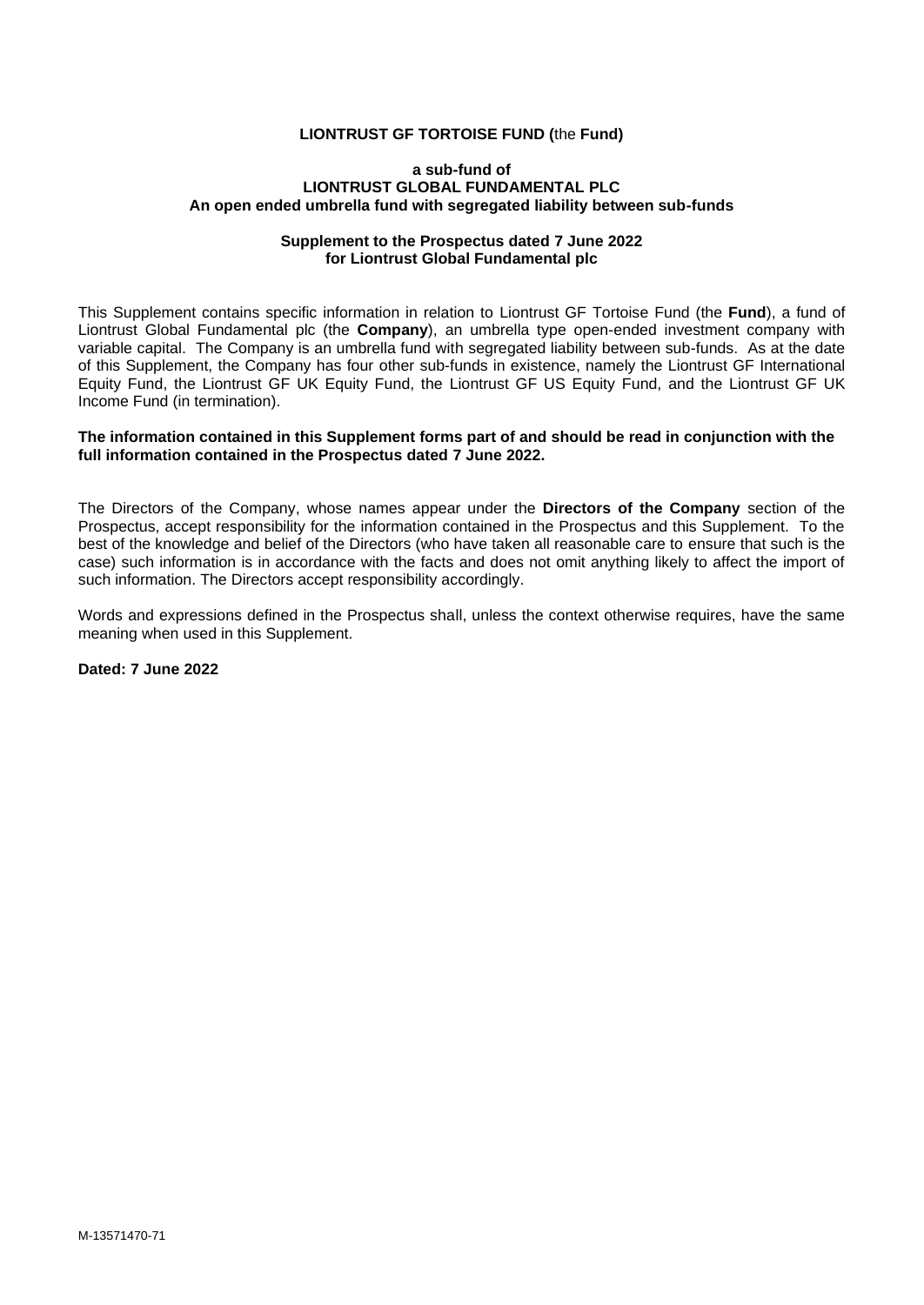# **TABLE OF CONTENTS**

| 1.  |  |
|-----|--|
| 2.  |  |
| 3.  |  |
| 4.  |  |
| 5.  |  |
| 6.  |  |
| 7.  |  |
| 8.  |  |
| 9.  |  |
| 10. |  |
| 11. |  |
| 12. |  |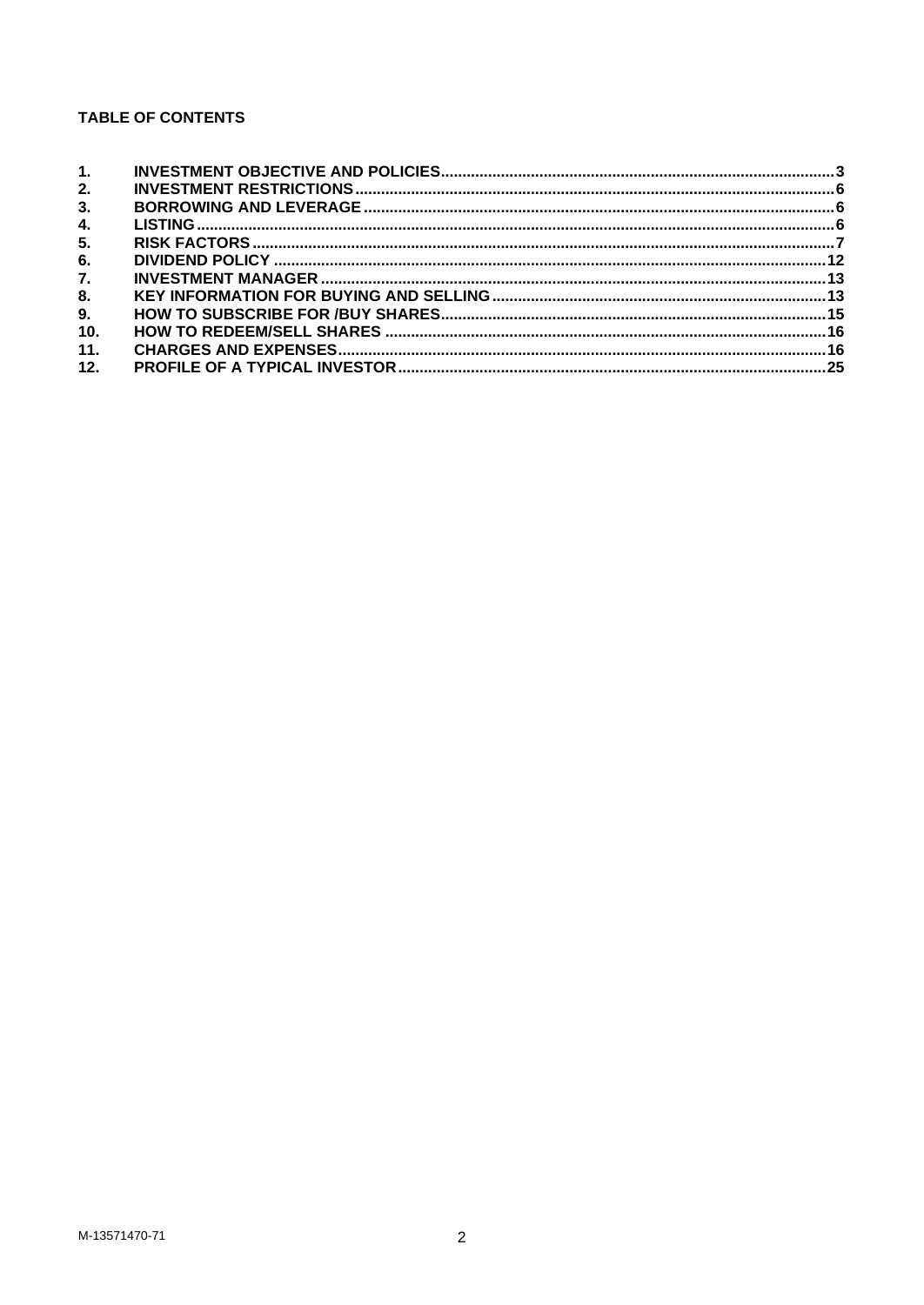## <span id="page-2-0"></span>1. **INVESTMENT OBJECTIVE AND POLICIES**

#### **Investment Objective**

The investment objective of the Liontrust GF Tortoise Fund is to achieve positive absolute returns in all market conditions through investment primarily in long and synthetic short positions in equities over rolling three-year periods with less volatility than a conventional long-only equity fund.

#### **Investment Policies**

The investment objective of the Fund will be achieved primarily through investment in a concentrated portfolio of equities and a select number of synthetic short positions. Although the Regulations prohibit the short selling of physical securities, they allow the creation of synthetic short positions (synthetic in this context meaning essentially achieving the same economic outcome without actually selling short) through the use of financial derivative instruments (**FDIs**), including contracts for differences, futures and options, as set out in more detail below.

The Fund intends to pursue its investment objective through investment primarily by stock selection based on detailed fundamental analysis of each position held and as set out below. As a consequence of the Investment Manager's long term investment horizon, portfolio turnover is likely to be low.

**Subject to the Regulations and to the conditions and limits laid down by the Central Bank from time to time, the Fund may invest in financial derivative instruments dealt in a Market listed in Appendix I to the Prospectus and/or over the counter derivatives (OTCs) for both investment and efficient portfolio management (EPM) purposes.** Please see the section below entitled "**Use of Financial Derivative Instruments**" for further details.

It is intended to invest primarily in equity securities listed on eligible markets or exchanges located in EEA Member States, the United Kingdom, Australia, Canada, Hong Kong, Japan, New Zealand, Switzerland or the United States of America. However, the Fund may invest in the equity securities of companies incorporated anywhere in the world. The Fund will not invest more than 20% of its Net Asset Value in equity securities of companies incorporated in emerging markets as determined by the Investment Manager.

The Fund will hold a maximum of 60 long positions**,** representing an overall net position of up to 100% of NAV ('net' position here meaning the position once synthetic short positions are subtracted from long positions). No more than 10% of the NAV will be invested in any one security. The long positions will be achieved by direct purchases of equities using the assets of the Fund.

The maximum number of synthetic short positions is 60**,** which may represent up to 100% of the NAV, and each synthetic short position held will not exceed 10% of the NAV. The synthetic short positions will ordinarily be achieved by the use of contracts for differences placed with approved counterparties and will be financed out of the assets of the Fund, but other financial derivative instruments as noted below may also be used to achieve synthetic short positions. Where financial derivative instruments are used for hedging or efficient portfolio management, those financial derivative instrument positions will not be counted towards the maximum of long positions nor the maximum of synthetic short positions.

To the extent that the Fund is leveraged as a result of the use of derivatives for investment purposes, such leverage will not exceed the limits set down by the Central Bank. The total exposure of the Fund will not exceed 200% of NAV (i.e. the NAV plus global exposure through financial derivative instruments of 100% of NAV) and will be monitored on a daily basis using the commitment approach to ensure that the total exposure does not exceed this stated maximum.

The Fund may invest up to 10% of its NAV in other collective investment schemes. For the avoidance of doubt, such other collective investment schemes include money market funds invested in for cash management purposes. There is no policy to restrict investment to particular economic sectors.

The Fund may also utilise financial derivative instruments for investment, hedging or efficient portfolio management purposes. Such financial derivative instruments include, but are not limited to, futures, forwards, options and contracts for differences (as more particularly described below) which will give the Fund exposure to equity securities of the type referred to above.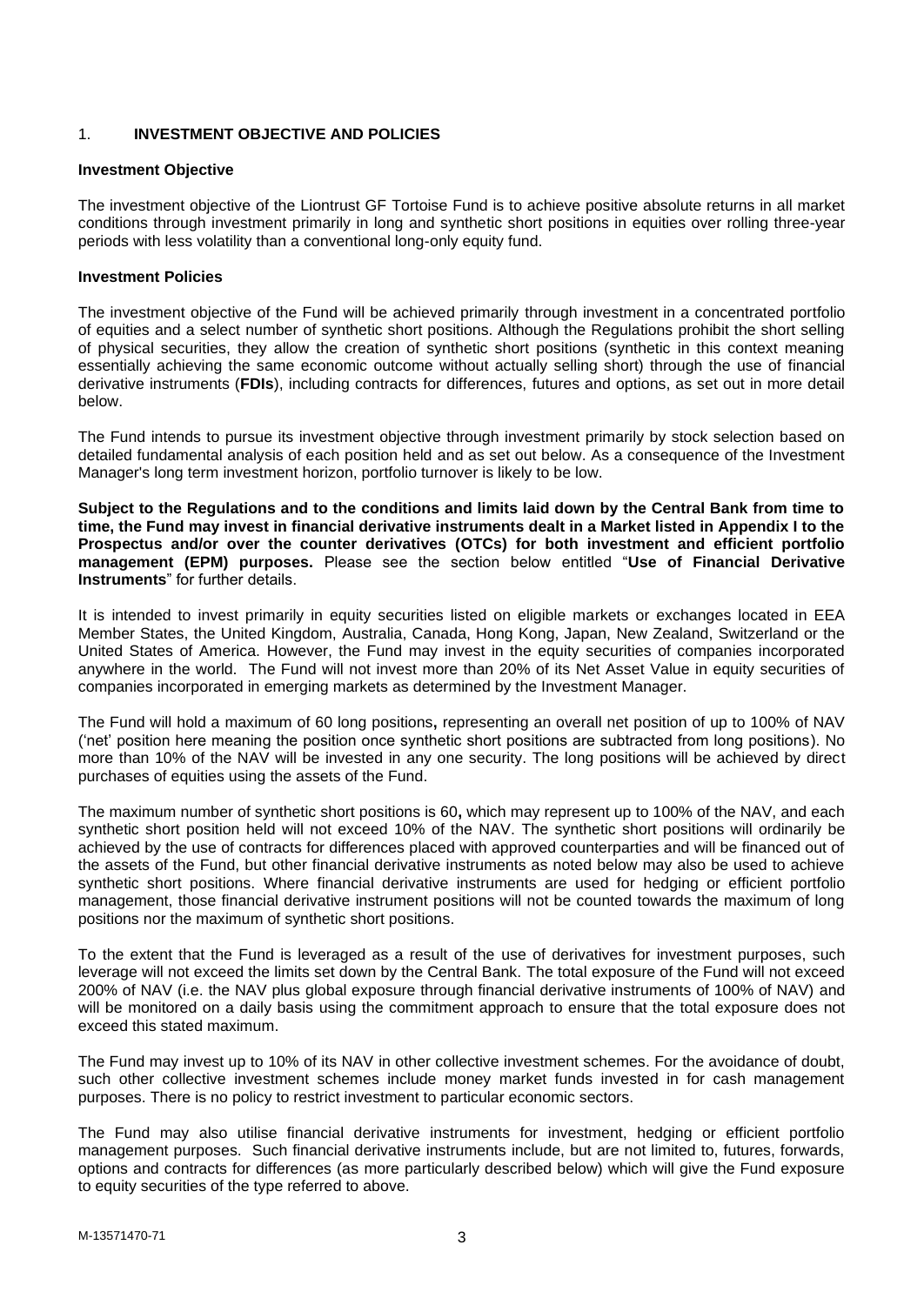The use of derivatives for investment purposes may raise the risk profile of the Fund but is not expected to result in higher volatility. The risks to which the Fund may be exposed are detailed below in section 5 "**Risk Factors**". In addition, the use of derivatives for investment purposes will be fully supported by a risk management process utilised by the Investment Manager, see below under the heading "**Use of Financial Derivative Instruments**".

The Fund will continuously invest more than 50% of the value of its (gross) assets in equity securities which constitute "equity participations" within the meaning of section 2, para 8 of the German Investment Tax Act (Investmentsteuergesetz) (or a corresponding provision of any successive legislation).

There can be no guarantee that the investment objective of the Fund will be achieved.

## **Securities Lending and Repurchase/Reverse Repurchase Arrangements**

This Fund may not enter into securities lending and repurchase/reverse repurchase arrangements.

## **Cash Management**

The Fund may hold and invest up to 100% of its NAV in liquid assets such as such as cash, stock and bank deposits, money market instruments and securities, including but not limited to short-term fixed income instruments, certificates of deposit, promissory notes, commercial paper, floating rate notes, bankers acceptances and money market funds having a minimum credit rating from a recognised rating agency of A1- P1 (or equivalent), bonds and treasury bills. The bonds held or invested in may be issued or guaranteed by any government, municipality, agency, supranational or corporate, which may offer fixed or variable interest rates and may be rated or unrated.

The situations in which liquid assets set out above may be held may include: (i) where the Investment Manager considers that there are not sufficient suitable investment opportunities; (ii) to protect the value of the Fund and maintain liquidity at times in falling or volatile markets; (iii) to facilitate the Fund's ability to meet redemption requests; and (iv) where the Fund has received subscriptions that are awaiting investment. Subject to the ongoing need to provide adequate liquidity to meet the foreseeable level of redemptions at all times, there is no minimum level of liquidity that the Fund may hold at any one time.

## **Use of Financial Derivative Instruments (FDIs)**

The use of FDIs for investment purposes will result in the creation of financial leverage and any such leverage will be within the limits set down by the Central Bank. The use of FDIs will be fully supported by a risk management process utilised by the Investment Manager which enables it to accurately measure, monitor and manage the various risks associated with FDIs and to ensure that the use of FDIs continues to be commensurate with the overall investment objectives of the Fund. The Company will, on request, provide supplementary information to Shareholders relating to the risk management methods employed, including the quantitative limits that are applied and any recent developments in the risk and yield characteristics of the main categories of investments.

The use of FDIs for the purposes of investment and EPM is not otherwise expected to raise the risk profile of the Fund or result in higher volatility.

The following is a description of the types of financial derivative instruments which may be used by the Fund:

*Contracts for Differences*: The Fund may enter into contracts for differences (**CFDs**) as a replacement for direct investment in transferable securities in order to avail of cost or liquidity advantages of FDIs over transferable securities. CFD are also utilised to obtain synthetic short exposures to particular issuers. CFDs allow a direct exposure to the market, a sector or an individual security. Unlike a forward contract, there is no final maturity, the position being closed out at the discretion of the position taker. CFDs are used to gain exposure to share price movements without buying the shares themselves. A CFD on a company's shares will specify the price of the shares when the contract was started. The contract is an agreement to pay out cash on the difference between the starting share price and when the contract is closed. In a long CFD contract, the counterparty agrees to pay the Fund the amount, if any, by which the notional amount of the CFD contract would have increased in value had it been invested in the underlying security or securities, plus any dividends that would have been received on those stocks. In a short CFD contract, the counterparty agrees to pay the Fund the amount, if any, by which the notional amount of the CFD contract would have decreased in value had it been invested in the underlying security or securities. The Fund must also pay the counterparty the value of any dividends that would have been received on those stocks. CFDs are OTC FDIs and the counterparty will usually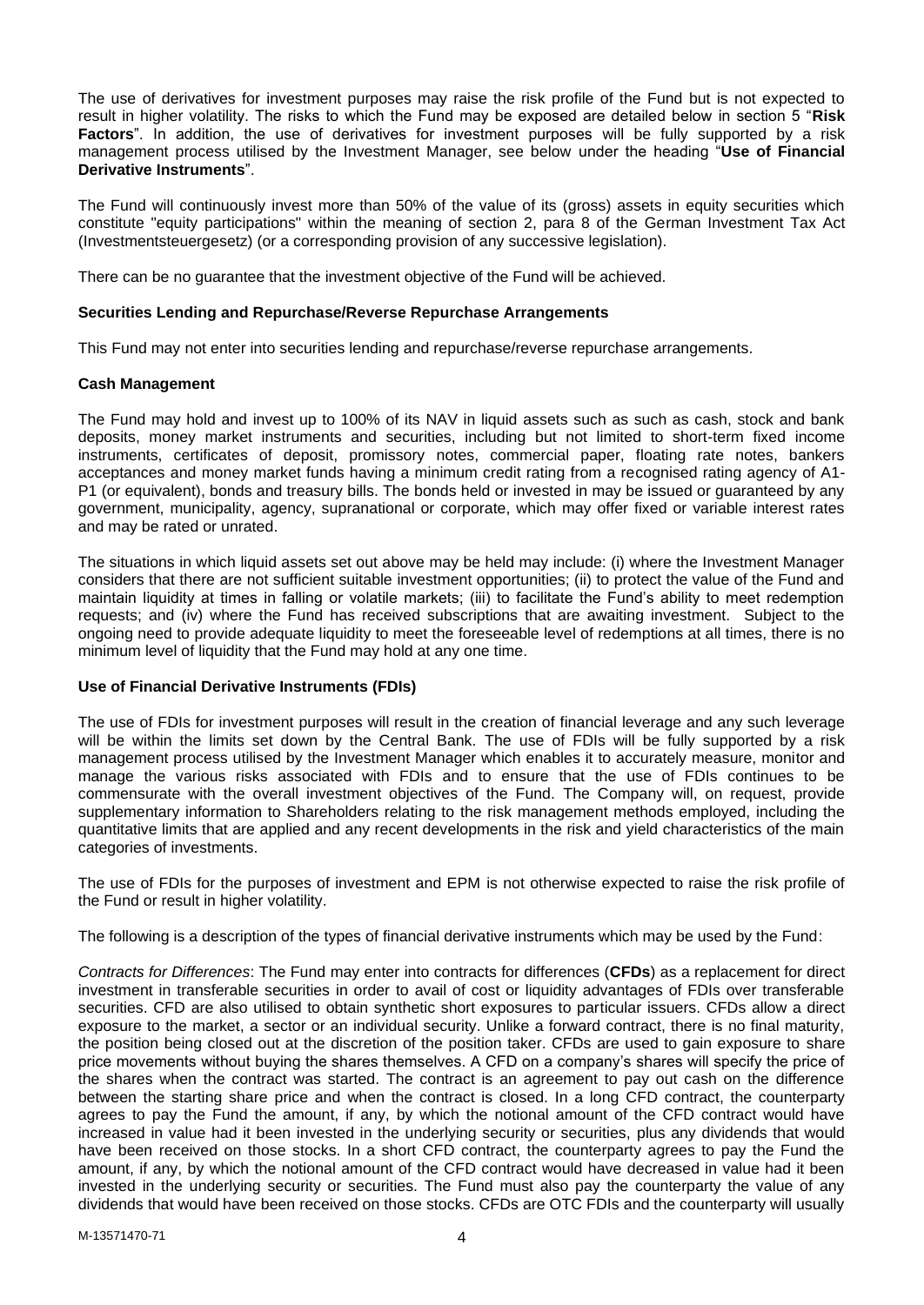be an investment bank or broker.

*Futures*: Futures are contracts to buy or sell a standard quantity of a specific asset (or, in some cases, receive or pay cash based on the performance of an underlying asset, instrument or index) at a pre-determined future date and at a price agreed through a transaction undertaken on an exchange. The commercial purpose of futures contracts can be to allow investors to hedge against market risk or gain exposure to the underlying market. Since these contracts are marked-to-market daily, investors can, by closing out their position, exit from their obligation to buy or sell the underlying assets prior to the contract's delivery date. Using futures to achieve a particular strategy instead of using the underlying or related security or index may result in lower transaction costs being incurred.

*Forwards*: The Fund may buy and sell currencies on a spot and forward basis, subject to the limits and restrictions adopted by the Central Bank from time to time, to reduce the risks of adverse changes in exchange rates, as well as to enhance the return of the Fund by gaining an exposure to a particular foreign currency. In forward foreign exchange contracts, the contract holders are obligated to buy or sell from another counterparty a specified amount of one currency at a specified price with another currency on a specified future date. Forward contracts may be cash settled between the parties. This reduces the Fund's exposure to changes in the value of the currency it will deliver and increases its exposure to changes in the value of the currency it will receive for the duration of the contract. The effect on the value of the Fund is similar to selling securities denominated in one currency and purchasing securities denominated in another currency. A contract to sell currency would limit any potential gain, which might be realised if the value of the hedged currency increases. These contracts cannot be transferred but they can be 'closed out' by entering in a reverse contract. Suitable hedging transactions may not be available in all circumstances and there can be no assurance that the Fund will engage in such transactions at any given time or from time to time. Also, such transactions may not be successful and may eliminate any chance for the Fund to benefit from favourable fluctuations in relevant foreign currencies. The commercial purpose of a forward foreign exchange contract may include, but is not limited to, altering the currency exposure of securities held, hedging against exchange risks, increasing exposure to a currency, and shifting exposure to currency fluctuations from one currency to another and hedging classes denominated in a currency (other than the Base Currency) to the Base Currency. Currency forwards are transacted OTC.

*Options*: There are two forms of options, put and call options. Put options are contracts sold for a premium that gives one party (the buyer) the right, but not the obligation, to sell to the other party (the seller) of the contract, a specific quantity of a particular product or financial instrument at a specified price. Call options are similar contracts sold for a premium that gives the buyer the right, but not the obligation, to buy from the seller of the option. Options may also be cash settled. The Fund may be a seller or buyer of put and call options.

#### **Collateral arrangements in respect of FDIs**

In so far as the Fund receives collateral, the following collateral policy applies to the Fund:

#### **1. Permitted Types of Collateral**

- 1.1. *Cash collateral*
	- 1.1.1. Reinvestment of cash collateral must at all times meet with the following requirements:
		- (i) Cash received as collateral may only be invested in the following:
			- (a) deposits with an EU credit institution, a bank authorised in the remaining Member States of the European Economic Area (EEA) (Norway, Iceland, Liechtenstein), a bank authorised by a signatory state, other than an EU Member State or a Member State of EEA, to the Basle Capital Convergence Agreement of July 1988 (Switzerland, Canada, Japan, United States and the United Kingdom) or a credit institution authorised in Jersey, Guernsey, the Isle of Man, Australia or New Zealand (the Relevant Institutions);
			- (b) high quality government bonds;
			- (c) short-term money market funds as defined in the ESMA Guidelines on a Common Definition of European Money Market Funds (ref CESR/10-049);
		- (ii) Diversification (asset concentration): Collateral should be sufficiently diversified in terms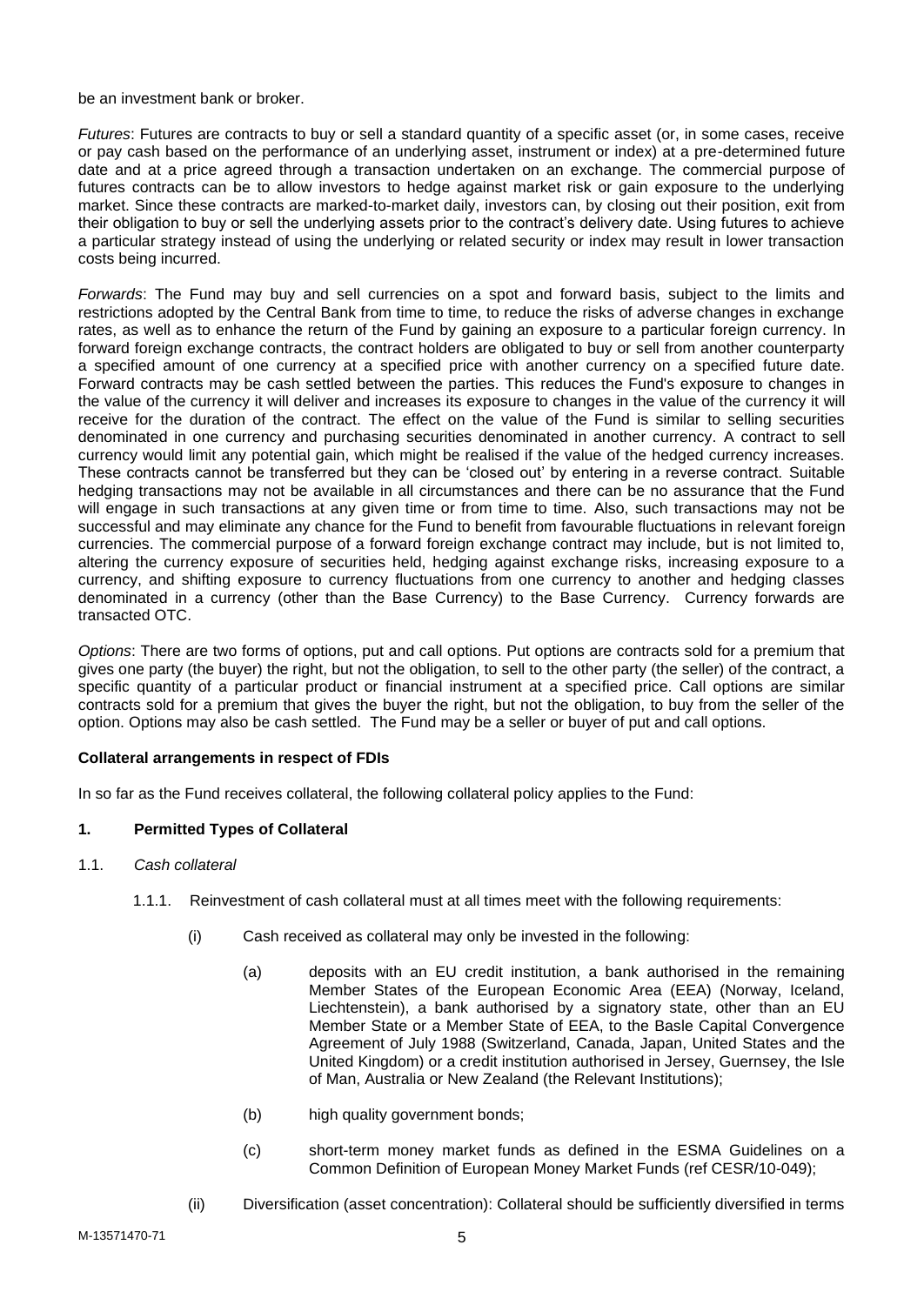of country, markets and issuers with a maximum exposure to a given issuer of 20% of the Net Asset Value. When the Fund is exposed to different counterparties, the different baskets of collateral should be aggregated to calculate the 20% limit of exposure to a single issuer;

(iii) Invested cash collateral may not be placed on deposit with the counterparty or a related entity.

## **2. Level of collateral required**

The level of collateral required is as follows:

| OTC derivatives | Such collateral to ensure, in any event, that counterparty<br>exposure is managed within the limits set out in the section |
|-----------------|----------------------------------------------------------------------------------------------------------------------------|
|                 | below entitled INVESTMENT RESTRICTIONS.                                                                                    |

## **3. Haircut policy**

The Fund only accepts cash collateral and therefore no haircut policy is required. Prior to accepting non-cash collateral, the Supplement will be updated.

## **Hedged Share Classes**

The Fund may have Share Classes (each a **Hedged Share Class**) which will use currency hedging transactions to hedge the Net Asset Value of the Hedged Share Class against the base currency of the Fund. The Fund will aim to have a target hedge ratio of 100% within a tolerance to be managed from time to time.

The Fund may utilise financial derivative instruments including (but not limited to) currency forwards or such other instruments permitted pursuant to the Fund's Investment Restrictions.

Any costs and benefits of the Fund's use of currency hedging transactions (for e.g. costs of hedging and allocation of gains and losses from such transactions) will only apply to the relevant Hedged Share Class. None of the Hedged Share Classes shall be leveraged as a result of such currency hedging transactions save to the extent permitted by the Regulations and to the conditions and limits laid down by the Central Bank from time to time.

Where the Fund creates a Hedged Share Class, over-hedged or under-hedged positions due to external factors outside the control of the Fund may occur. Over-hedged positions will not exceed 105% of the Net Asset Value of each Hedged Share Class allowing for any subscriptions and repurchases received by the Fund, and hedged positions will be kept under review to ensure that positions materially in excess of 100% of the Net Asset Value of the relevant Hedged Share Class will not be carried forward from month to month. To the extent that hedging is successful for a particular Hedged Share Class the performance of the Hedged Share Class is likely to move in line with the performance of the underlying assets when valued in the Base Currency with the result that Shareholders in that Hedged Share Class should not gain or lose as the currency of the relevant Hedged Share Class rises or falls against the Base Currency.

Investors in a Hedged Share Class will still be exposed to the risks of the Fund's underlying investments identified below.

## <span id="page-5-0"></span>2. **INVESTMENT RESTRICTIONS**

The general investment restrictions as set out in the section of the Prospectus entitled **Investment Restrictions** shall apply to the Fund. In addition the Fund will not invest more than 10% of its Net Asset Value in other collective investment schemes.

# <span id="page-5-1"></span>3. **BORROWING AND LEVERAGE**

In accordance with the general provisions set out in the Prospectus under the heading Borrowing and Leverage Powers, the Fund may borrow up to 10% of its total Net Asset Value for temporary purposes. The Fund's assets may be used as collateral or charged as security to secure borrowings.

#### <span id="page-5-2"></span>4. **LISTING**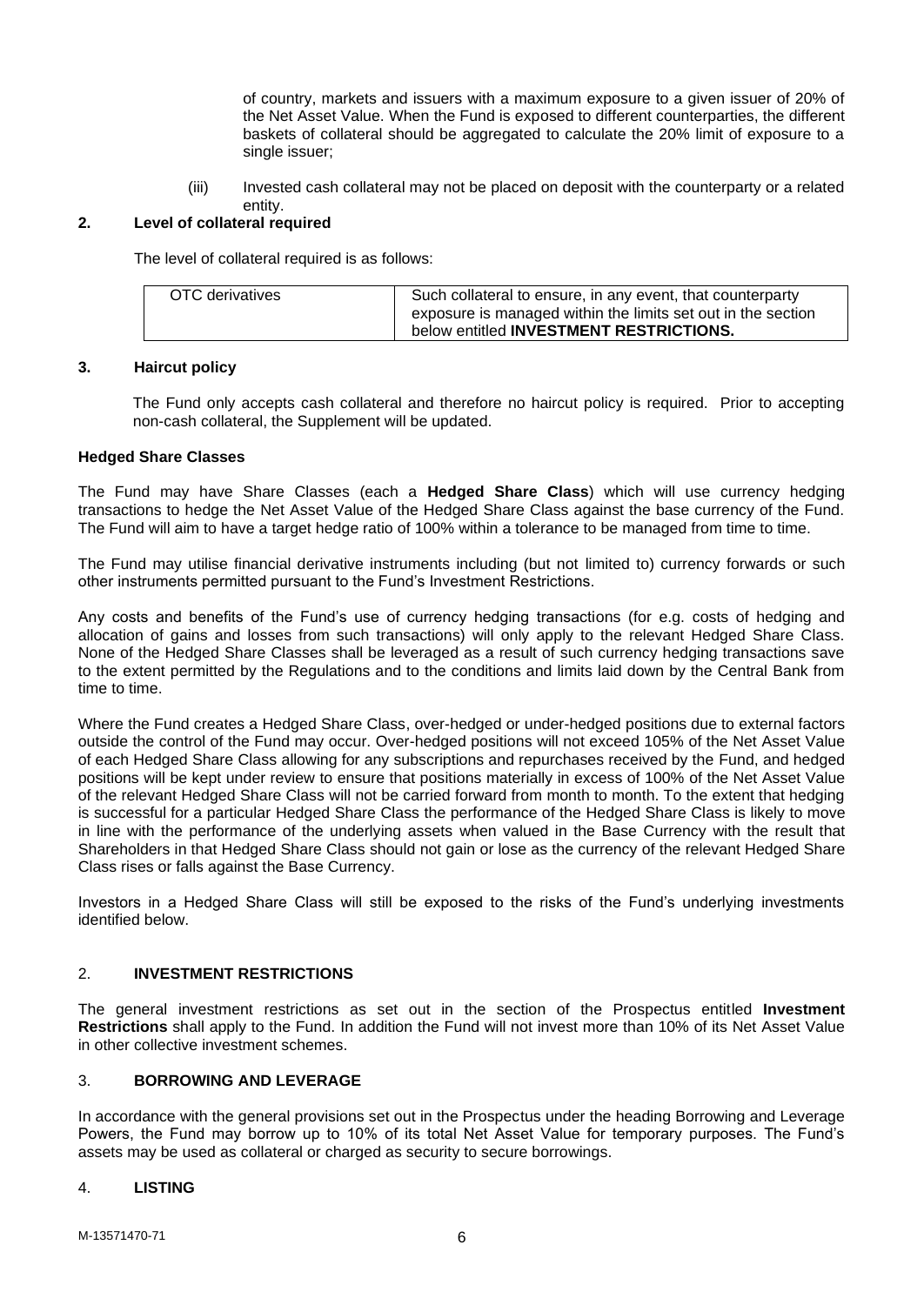Please note that no Shares in the Fund are listed on Euronext Dublin or any other exchange.

## <span id="page-6-0"></span>5. **RISK FACTORS**

The general risk factors set out in the **Risk Factors** section of the Prospectus apply to the Fund.

#### **AN INVESTMENT IN THE SHARES OF THE FUND IS SPECULATIVE AND INVOLVES A DEGREE OF RISK. ACCORDINGLY, PROSPECTIVE INVESTORS SHOULD CONSIDER THE FOLLOWING RISK FACTORS. THESE RISK FACTORS MAY NOT BE A COMPLETE LIST OF ALL RISK FACTORS ASSOCIATED WITH AN INVESTMENT IN THE FUND.**

In addition, the following risk factors apply to the Fund.

### **General**

There is no guarantee that the investment objective of the Fund, or its risk monitoring, hedging and diversification goals, will be achieved and results may vary substantially over time. Shareholders should recognise that investing in the Fund involves special considerations not typically associated with investing in other securities and that the asset allocation is not structured as a complete investment programme. Investments may be made in assets domiciled in jurisdictions which do not have a regulatory regime which provides an equivalent level of shareholder protection to that provided under Irish or English law.

#### **Concentration of Investments**

The Fund may at certain times hold relatively few investments. The Fund could therefore be subject to significant losses if it holds a large position in a particular investment that declines in value or is otherwise adversely affected.

#### **Nature of Investments**

An investment in the Fund will require a long-term commitment, with no certainty of return. The Fund intends to make investments which the Investment Manager perceives as having the potential for substantial return, but which may also involve substantial risks.

There can be no assurance that the Fund will be able to realise its investments in a timely manner. Since the Fund may only make a limited number of investments and since such investments may involve a high degree of risk, poor performance by such investments could severely affect the total return to investors.

#### **Liquidity Risk**

Certain securities may be difficult or impossible to sell at the time and the price that the seller would like. The seller may have to lower the price to effect a secondary market sale, sell other securities instead or forego an investment opportunity, any of which could have a negative effect on fund management or performance.

#### **Market risk**

The investments of the Fund are subject to normal market fluctuations and the risk inherent in investment in equity securities and similar instruments and there can be no assurances that appreciation will occur.

#### **Use of leverage**

The use of leverage by the Fund will accentuate any change in the Net Asset Value of the Fund and thereby result in increased volatility. The use of leverage creates special risk and may significantly increase the Fund's investment risk. Leverage will create an opportunity for greater yield and total return but, at the same time, will increase the Fund's exposure to capital risk and interest costs. Any investment income and gain earned on investments made through the use of leverage that are in excess of the interest costs associated therewith may cause the Net Asset Value to increase more rapidly than would otherwise be the case. Conversely, where the associated interest rate costs are greater than such income and net gains and losses, the Net Asset Value may decrease more rapidly than would otherwise be the case.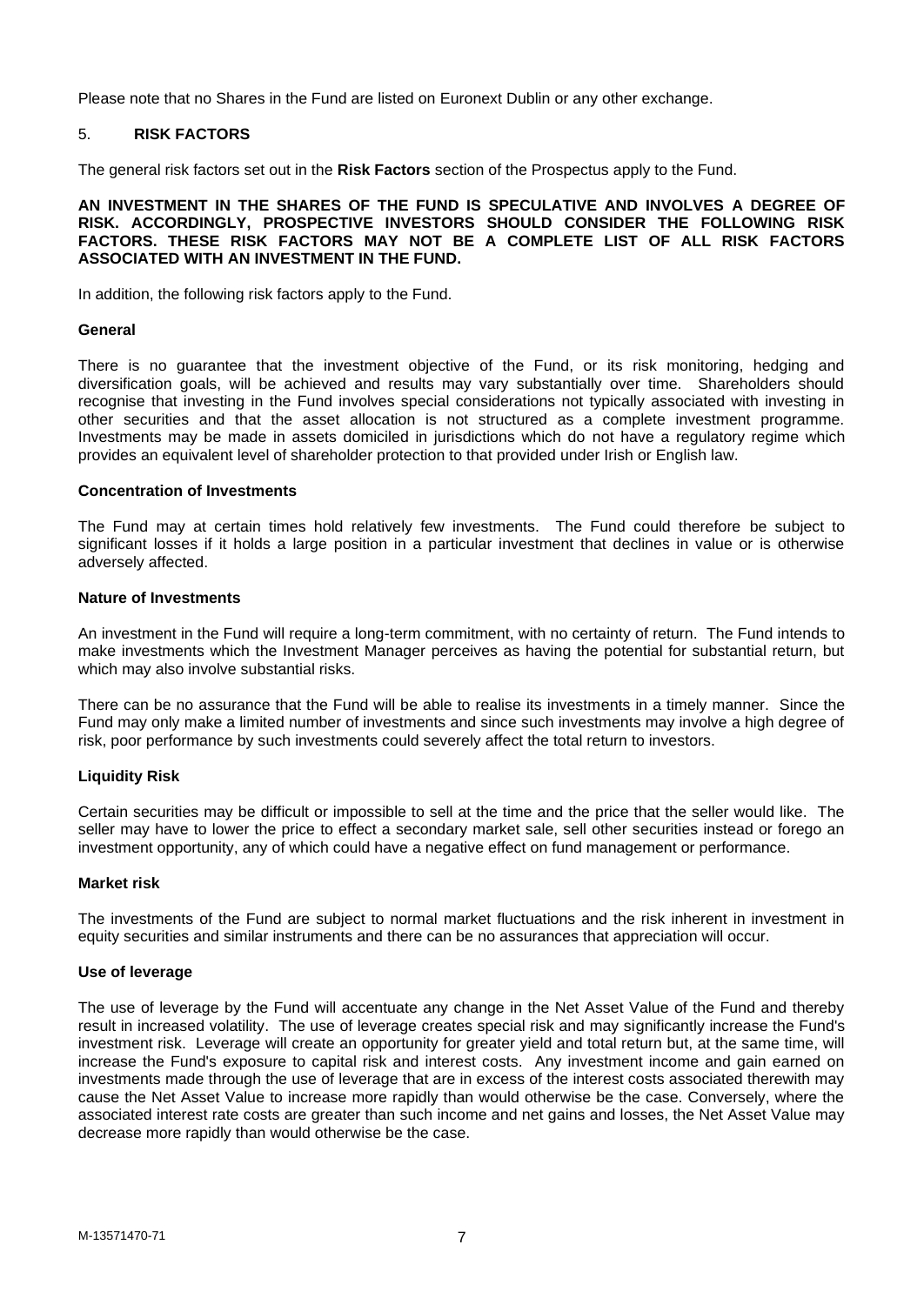## **Potential Conflicts of Interest**

In addition, investors should note that the annual Management Fees and the Performance Fee are based on the Net Asset Value of the Fund and the Investment Manager may value assets of the Fund in certain circumstances so there is the potential of conflict of interest and its fees will rise with an increase in the Net Asset Value of the Fund.

### **Foreign exchange/currency risk**

Although Shares may be denominated in the base currency of the Fund, the Fund may invest its assets in securities denominated in a wide range of currencies, some of which may not be freely convertible. The Net Asset Value of the Fund as expressed in the base currency of the Fund will fluctuate in accordance with the changes in the foreign exchange rate between the base currency of the Fund and the currencies in which the Fund's investments are denominated. The Fund may therefore be exposed to a foreign exchange/currency risk.

It may not be possible or practicable to hedge against the consequent foreign exchange/ currency risk exposure. The Investment Manager may, at its sole discretion, enter into hedging transactions to protect against fluctuations in the relative values of the Fund's portfolio positions as a result of changes in currency exchange rates and market interest rates.

## **Hedged currency risk**

For investors in a Hedged Share Class, currency hedging transactions may not protect against all currency fluctuations and such transactions may be entered into whether or not the rate of exchange is increasing or decreasing in value against the base currency of the Fund which may have a negative effect on the performance of the Hedged Share Class.

## **Equity risk**

Equities as a class have historically outperformed other types of investments over the long term. Individual stock prices, however, tend to go up and down more dramatically over the short term. These price movements may result from factors affecting individual companies or industries, or the securities market as a whole.

#### **Derivatives**

## **(i) Derivatives General Risk**

Different derivative instruments (and the manner in which trades are implemented) involve levels of exposure to risk. Investors should be aware of the following points:

#### **Off-Exchange Transactions**

While some off-exchange markets are highly liquid, transactions in off-exchange, or non transferable, derivatives may involve greater risk than investing in on-exchange derivatives because there is no exchange market on which to close out an open position. It may be impossible to liquidate an existing position, to assess the value of the position arising from an off-exchange transaction or to assess the exposure to risk. Bid and offer prices need not be quoted, and even where they are, they will be established by dealers in these instruments and, consequently, it may be difficult to establish what a fair price is.

#### **Clearing House Protections**

On many exchanges, the performance of a transaction by a broker (or the third party with whom he is dealing on the Fund's behalf) is "guaranteed" by the exchange or clearing house. However, this guarantee is unlikely in most circumstances to cover the Fund as the customer and may not protect the Fund if the broker or another party defaults on its obligations to the Fund. There is no clearing house for traditional options, nor normally for off-exchange instruments which are not traded under the rules of a recognised or designated investment exchange.

#### **Suspensions of Trading**

Under certain trading conditions it may be difficult or impossible to liquidate a position. This may occur, for example, at times of rapid price movement if the price rises or falls in one trading session to such an extent that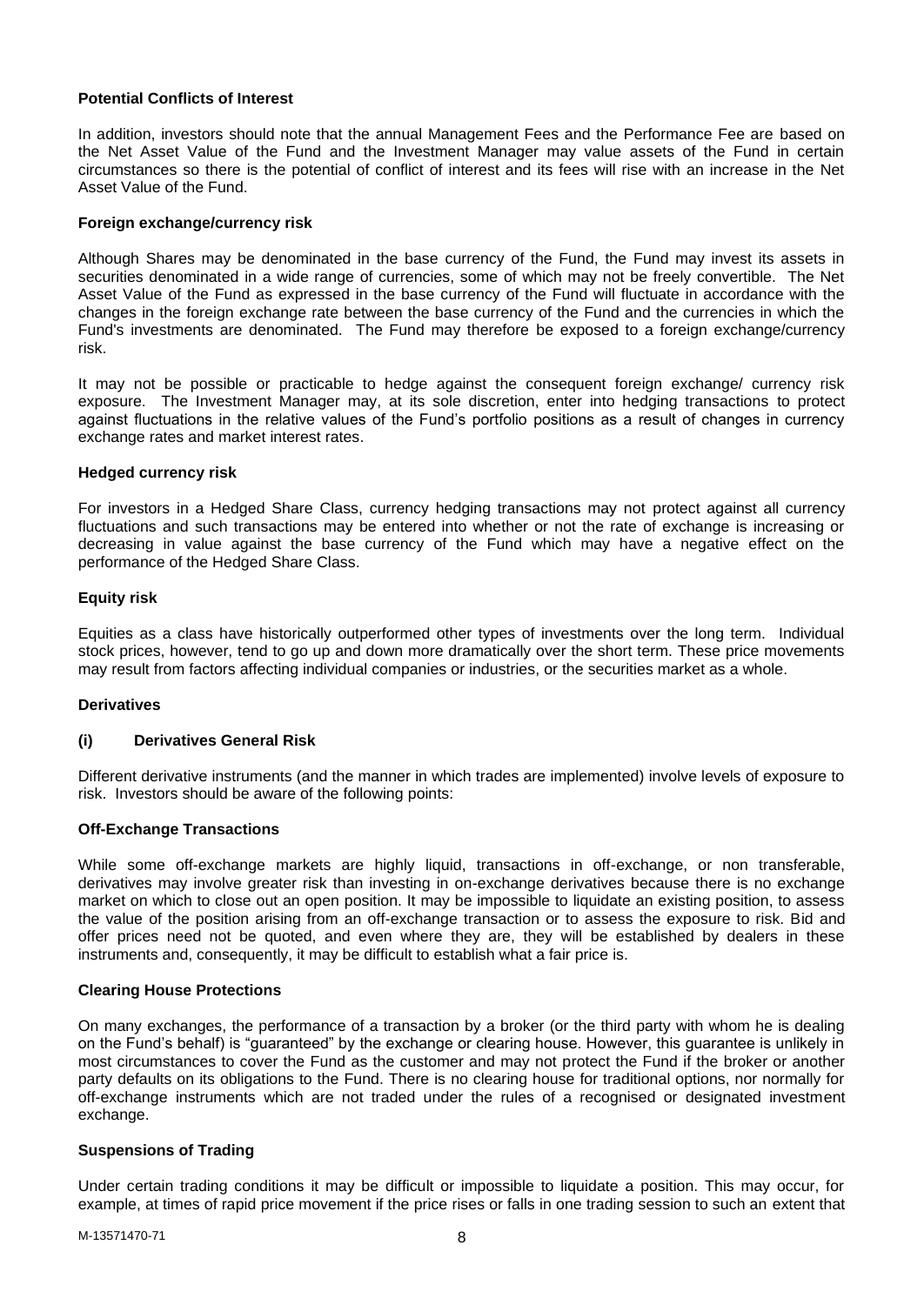under the rules of the relevant exchange trading is suspended or restricted. Placing a stop-loss order will not necessarily limit losses to the intended amounts, because market conditions may make it impossible to execute such an order at the stipulated price.

### **Insolvency**

A derivative broker's insolvency or default, or that of any other brokers involved with the Fund's transactions, may lead to positions being liquidated or closed out without the Fund's consent. In certain circumstances, the Fund may not get back the actual assets which it lodged as collateral and the Fund may have to accept any available payment in cash.

## **Correlation Risk**

The Company may utilise forward contracts and currency options to seek to hedge against fluctuations in the relative values of the Company's portfolio positions as a result of changes in currency exchange rates and market interest rates. Hedging against a decline in the value of portfolio positions does not eliminate fluctuations in the values of portfolios positions nor does it prevent losses if the values of such positions decline, but establishes other positions designed to gain from those same developments, thus moderating the decline in the positions' value. Such hedge transactions also limit the opportunity for gain if the value of the portfolio positions should increase. Moreover, it may not be possible for the Company to hedge against any exchange rate or interest rate fluctuation which is so generally anticipated that the Company is not able to enter into a hedging transaction at a price sufficient to protect the Company from the decline in value of the portfolio position anticipated as a result of such a fluctuation

## **Political Legal and/or Regulatory Risks**

The value of the assets of the Company may be adversely affected by uncertainties, such as international political and economic developments, changes in market conditions, government policies or in legal, regulatory or taxation requirements.

#### **Brexit**

On 31 January 2020, the United Kingdom (UK) formally exited the European Union (EU) (Brexit). The Brexit withdrawal agreement allowed for a transitional period which subsequently ended on 31 December 2020. Ireland remains to be a member of the EU. The Company remains an EU regulated UCITS that can avail of passporting rights under the UCITS Regulations to market and sell shares in the Funds in the EU, subject to complying with the terms of the UCITS Regulations.

The Company submitted a notification under the UK's Temporary Permissions Regime to ensure that the Company continues to be recognised in the UK after the end of the transition period. UCITS funds are entitled to have non-EU investment managers. Accordingly, Liontrust Investment Partners LLP is in a position to continue to act as investment manager to the Company post-Brexit.

Due to the ongoing regulatory uncertainty as regards the terms of the UK's future relationship with the EU, the precise impact on the Company is difficult to determine. The Company may be negatively impacted by changes in law and tax treatment resulting from the UK's departure from the EU. No assurance can be given that such matters will not adversely affect the Company and/or the Investment Manager's ability to achieve the Company's investment objectives.

#### **Settlement and Counterparty Risk**

Settlement risk occurs when a transaction is not completed as duly agreed between the parties. This may be due to an error or omission in the necessary settlement, clearing or registration processes or due to the lack of creditworthiness of one of the parties to the transaction.

Counterparty risk occurs when a party to a contract fails to honour and defaults on its obligations thereunder. Funds which are party to these risks can incur considerable losses.

#### **Collateral Risk**

Cash received as collateral may be invested in other eligible securities, including shares of a short term money market fund in accordance with the requirements of the Central Bank. Investing this cash subjects that investment, as well as the securities loaned, to market appreciation or depreciation and the risks associated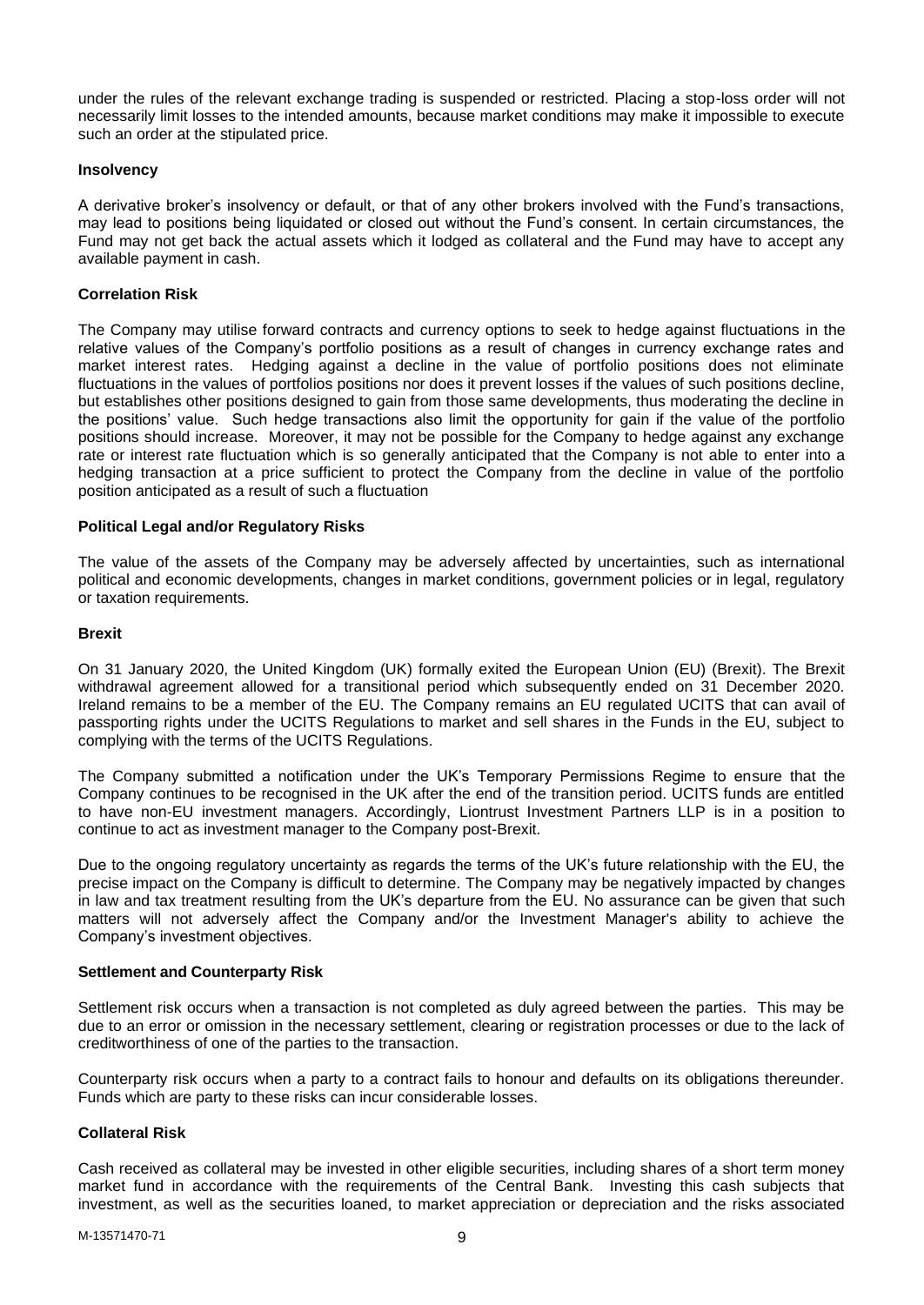with such investments, such as failure or default of the issuer of the relevant security.

## **(ii) Derivatives Instrument Specific Risks**

The Fund will transact a number of derivative instruments as part of its investment strategy. These instruments will include, but are not restricted to: First to Default baskets, OTC options, Exchange traded Future and Options, Forward Rate Agreements and currency options.

## **Forwards**

A forward is a contract between two parties agreeing that at a certain time in the future one party will deliver a pre-agreed quantity of some underlying asset (or its cash equivalent in the case of non-tradable underlyings) and the other party will pay a pre-agreed amount of money for it. This amount of money is called the forward price. Once the contract is signed, the two parties are legally bound by its conditions: the time of delivery, the quantity of the underlying and the forward price. Forward contracts are instruments traded over-the-counter (**OTC**). Performance may be strongly influenced by movements in FX rates because currency positions held by the Fund may not correspond with the securities positions held.

## **Futures**

Futures are standardised forwards which are traded on exchanges. Transactions in futures involve the obligation to make, or to take, delivery of the underlying asset of the contract at a future date, or in some cases to settle the Fund's position with cash. They carry a high degree of risk. The "gearing" or "leverage" often obtainable in futures trading means that a small deposit or down payment can lead to large losses as well as gains. It also means that a relatively small market movement can lead to a proportionately much larger movement in the value of the Fund's investment, and this can work against the Fund as well as for the Fund. Futures transactions have a contingent liability, and investors should be aware of the implications of this, in particular the margining requirements.

## **Options**

There are many different types of options with different characteristics subject to different conditions:

#### (a) **Buying Options**

Buying options involves less risk than writing options because, if the price of the underlying asset moves against the Fund, the Fund can simply allow the option to lapse. The maximum loss is limited to the premium, plus any commission or other transaction charges. However, if the Fund buys a call option on an asset contract and the Fund later exercises the option, the Fund will acquire the asset. This will expose the Fund to the risks of that particular asset.

#### (b) **Writing Options**

If the Fund writes an option, the risk involved is considerably greater than buying options. The Fund may be liable for margin to maintain its position and a loss may be sustained well in excess of any premium received. By writing an option, the Fund accepts a legal obligation to purchase or sell the underlying asset if the option is exercised against the Fund, however far the market price has moved away from the exercise price. If the Fund already owns the underlying asset which the Fund has contracted to sell (known as **covered call options**) the risk is reduced. If the Fund does not own the underlying asset (know as **uncovered call options**) the risk can be unlimited. Certain options markets operate on a margined basis under which buyers do not pay the full premium on their option at the time they purchase it. In this situation the Fund may subsequently be called upon to pay margin on the option up to the level of its premium. If the Fund fails to do so as required, the Fund's position may be closed or liquidated in the same way as a futures position.

#### **Contracts for Differences**

Futures and options contracts can also be referred to, as well as include, contracts for differences. These can be options and futures on any index, as well as currency and interest rate swaps. However, unlike other futures and options, these contracts can only be settled in cash. Investing in a contract for differences carries the same risks as investing in a future or option. Transactions in contracts for differences may also have a contingent liability and an investor should be aware of the implications of this as set out below.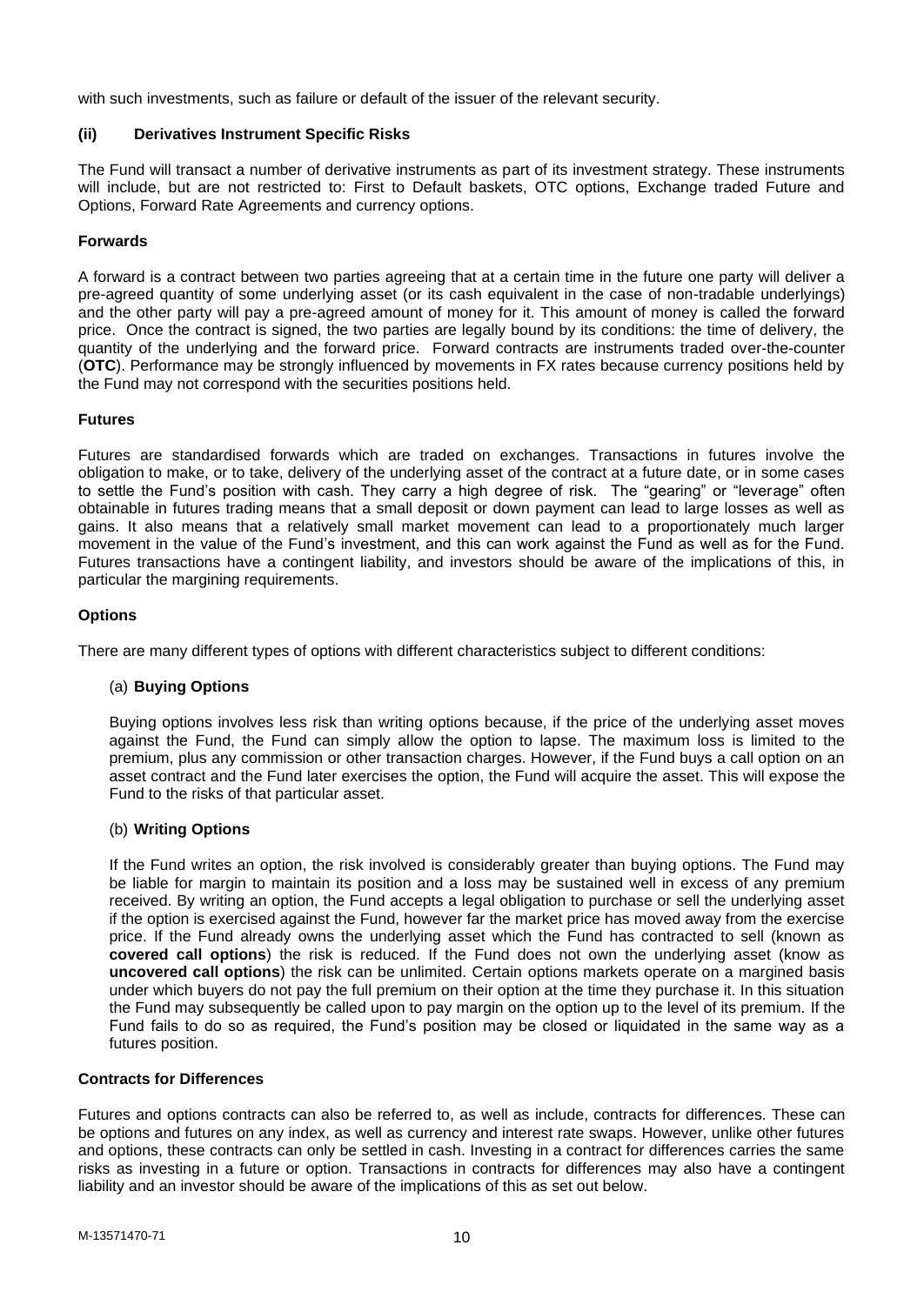## **Contingent Liability Transactions**

Contingent liability transactions which are margined require the Fund to make a series of payments against the purchase price, instead of paying the whole purchase price immediately. If the Fund trades in futures, contracts for differences or sells options, the Fund may sustain a total loss of the margin it deposits with the broker to establish or maintain a position. If the market moves against the Fund, the Fund may be called upon to pay substantial additional margin at short notice to maintain the position. If the Fund fails to do so within the time required, its position may be liquidated at a loss and the Fund will be liable for any resulting deficit. Even if a transaction is not margined, it may still carry an obligation to make further payments in certain circumstances over and above any amount paid when the contract was entered into. Contingent liability transactions which are not traded on or under the rules of a recognised or designated investment exchange may expose you to substantially greater risks.

## **Concentration Risk**

While the Investment Manager will regularly monitor the concentration of the Fund's exposure to related risk, concentration in any one industry, region or country or with respect to any given counterparty or Investment Manager may arise from time to time. To the extent there is a downturn or other problem in any area where the Fund has concentration, this could reduce the return the Fund receives on its investments and, consequently, could have an adverse impact on the Fund's financial conditions and its ability to pay distributions.

## **Availability of Suitable Investment Opportunities**

The Fund will compete with other potential investors to acquire assets. Certain of the Fund's competitors may have greater financial and other resources and may have better access to suitable investment opportunities. There can be no assurance that the Fund will be able to locate and complete investments which satisfy the Fund's rate of return objectives or that the Fund will be able to invest fully its committed capital. If no suitable investments can be made then cash will be held by the Fund and this will reduce returns to shareholders. Whether or not suitable investment opportunities are available to the Fund, Shareholders will bear the cost of management fees and other Fund expenses.

In the event that the Fund is terminated or the Company is wound up, and to the extent that the assets may be realised, any such realisation may not be at full market value and will be subject to deductions for any expenses for the termination of the Fund or the liquidation of the Company.

#### **Limited Number of Investments**

The Fund anticipates that it will be diversified. However, in the event of a material demand for redemptions, the Fund could be forced to sell liquid positions resulting in an over-weighting in a small number of illiquid investments. In such circumstances, the aggregate return of the Fund may be substantially and adversely affected by the unfavourable performance of a single investment. The Fund's restriction of redemptions of Shares in excess of ten per cent of the total Net Asset Value of the Fund on any one Dealing Day will mitigate this risk to an extent should these circumstances arise.

#### **Unidentified Portfolio**

Because not all of the specific investments of the Fund have been identified, the Shareholders must rely on the ability of the Investment Manager to make appropriate investments for the Fund and to manage and dispose of such investments. While the Fund intends to make only carefully selected investments that meet the investment criteria of the Fund, the Investment Manager has complete discretion with respect to the selection of such investments.

## **No Market for Shares; Restrictions on Transferability; Limited Redemption Rights**

There will be no secondary market for Shares of the Fund and transfers of Shares are only permitted to those persons who satisfy the criteria for permitted shareholders. Consequently, investors may be able to dispose of their Shares only by requiring the Fund to redeem their Shares at the next Dealing Day and which, may be subject to a Redemption Charge of up to 3% of the Net Asset Value of the relevant investor's Shares. The risk of any decline in the value of an investment in the Fund during the period following a minimum notice of withdrawal is borne by the investor.

#### **Hedging**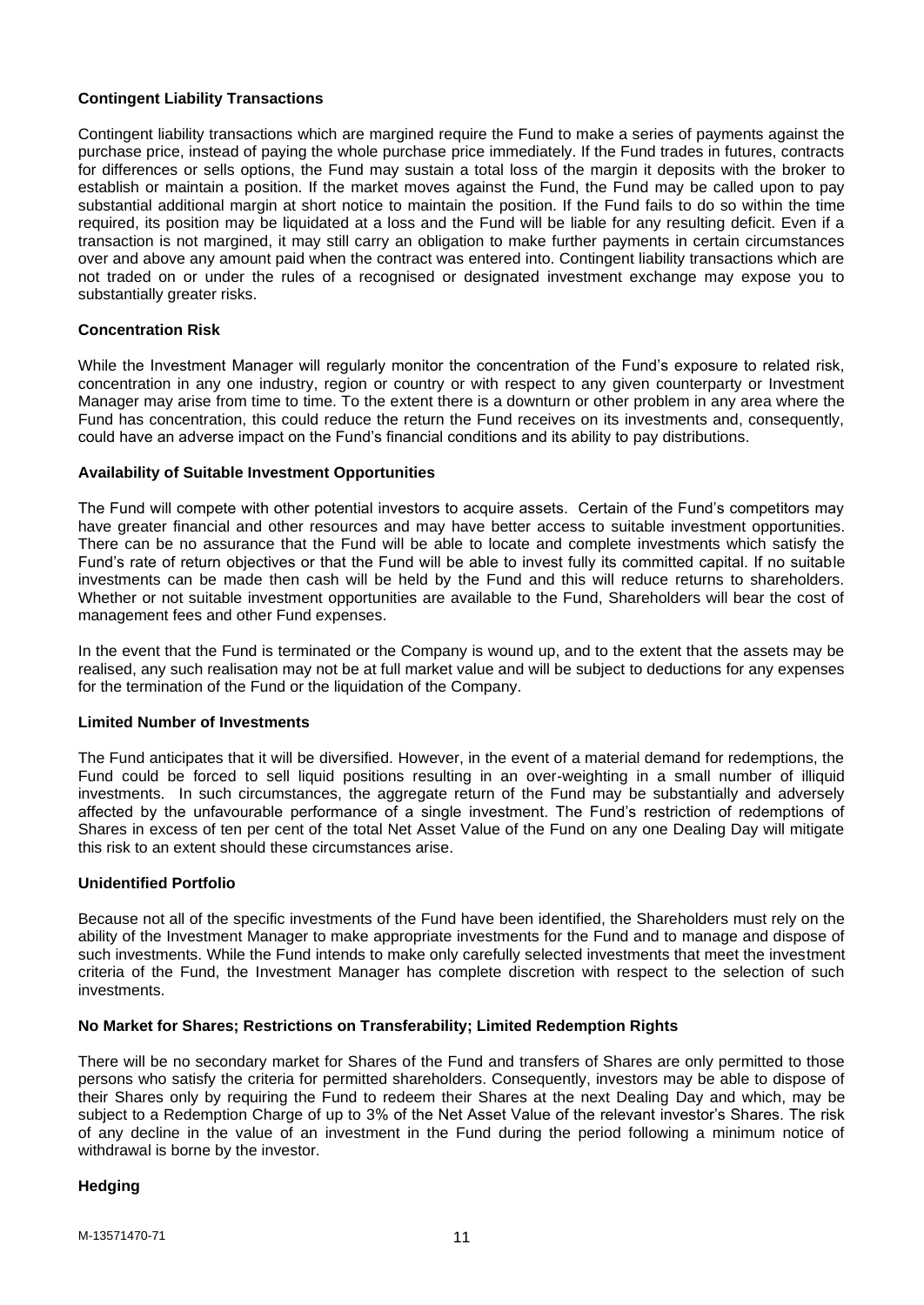The Fund may utilise different financial instruments to seek to hedge against declines in the values of the Fund's positions as a result of market movements. Hedging against a decline in the value of the Fund's positions does not eliminate fluctuations in the values of the Fund's positions or prevent losses if the values of such positions decline, but establishes other positions designed to gain from those same developments, thus offsetting the decline in the Fund's positions' value. Such hedging transactions also limit the opportunity for gain if the value of the Fund's positions should increase. It may not be possible for the Fund to hedge against a change or event at a price sufficient to protect its assets from the decline in value of the Fund's positions anticipated as a result of such change. In addition, it may not be possible to hedge against certain changes or events at all, or the Investment Manager may choose not to hedge all or any of the Fund's exposure.

## **Exchange Rate Risk**

Share Classes may be designated in a currency other than the Base Currency of the Fund. In such circumstances adverse exchange rate fluctuations between the Base Currency of the Fund and the currency in which the relevant Class of Shares is designated may result in a decrease in return and/or a loss of capital for Shareholders.

### **Payment of Charges and Expenses to Capital**

The charges and expenses of the Fund may be charged to the capital of the Fund in circumstances where there is insufficient income being received by the Fund. In such circumstances, the capital value of a Shareholder's investment may be lowered and income may be achieved by forgoing the potential for future capital growth.

## **Net Asset Value & Valuation of Assets**

The valuation of the Fund's assets obtained for the purpose of calculating Net Asset Value may not be reflected in the prices at which such assets are sold. For details of the valuation of assets, please see the section in the Prospectus headed **Valuation of Assets**.

#### **Exchange of Shares Risk**

An exchange of Shares within the Fund into or out of a Hedged Share Class may be treated as a disposal for capital gains tax depending on the circumstances. Investors should seek professional tax advice before exchanging their Shares within the Fund.

**BEFORE DETERMINING TO INVEST IN THE FUND, PROSPECTIVE INVESTORS SHOULD EVALUATE WHETHER THEY ACCEPT THE AFORESAID RISKS WHICH THEY WILL ASSUME BY BUYING SHARES OF THE FUND. THE FOREGOING LIST OF RISK FACTORS DOES NOT PURPORT TO BE A COMPLETE EXPLANATION OF THE RISKS INVOLVED IN THIS OFFERING.**

**PROSPECTIVE INVESTORS SHOULD READ THE ENTIRE PROSPECTUS AND THIS SUPPLEMENT AND FULLY EVALUATE ALL OTHER INFORMATION THAT THEY DEEM TO BE NECESSARY BEFORE DETERMINING TO INVEST IN THE FUND. AN INVESTMENT IN THE FUND MAY NOT BE APPROPRIATE FOR ALL INVESTORS.**

#### <span id="page-11-0"></span>6. **DIVIDEND POLICY**

Dividends in respect of Class Z Sterling Shares, if any, are declared, will be paid once a year. It is anticipated that any such dividends will ordinarily be declared for the period ending 31 December from all net income in respect of Class Z Sterling Shares of the Fund for the preceding financial year.

Any dividends on Class Z Sterling Shares will be paid in cash. Payment will be made by telegraphic transfer to an account in the name of the Shareholder within 2 months of the ex-dividend date (31 December of each year). Dividends not claimed within six years from their due date will lapse and will revert to assets of the Fund.

No dividends are payable in respect of Class A Shares, Class B Shares, Class C Shares, Class D Shares, Class E Shares, Class G, Class H, Class Z Euro, Class Z Dollar (Hedged) and Class Z Euro (Hedged) Shares of the Fund. The net income attributable to such Shares will be retained within the Fund and the Net Asset Value per Share shall be increased by the amount of net income earned.

The Fund has been approved by HM Revenue and Customs as a 'reporting fund' for UK taxation purposes. The Fund shall endeavour to satisfy the conditions in order to maintain reporting fund status unless the Directors determine otherwise. Although the Directors will endeavour to ensure that appropriate conditions for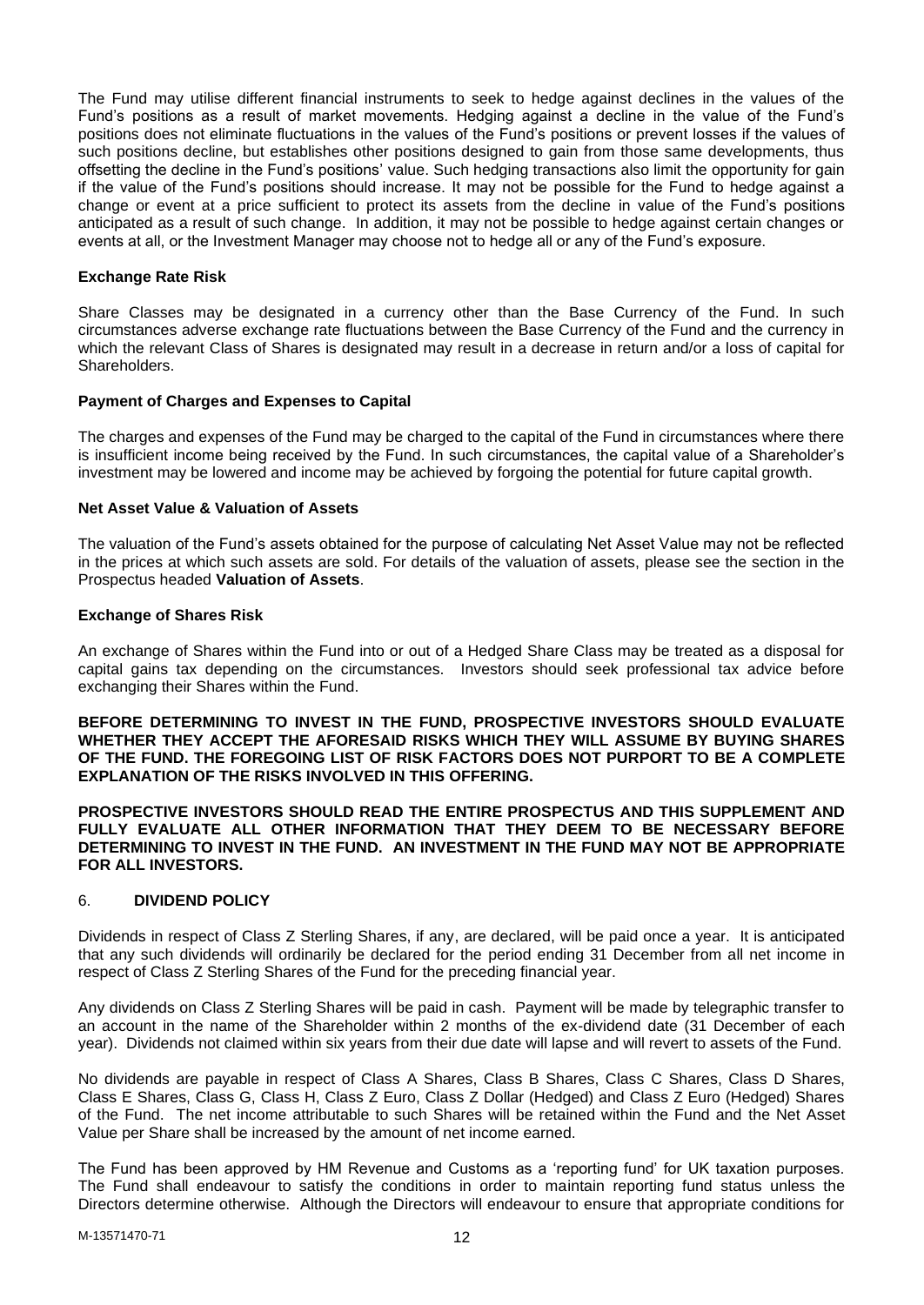reporting fund status to apply are met, there can be no guarantee that they will be obtained or so met, or that once obtained or met, they will continue to be obtained or met for future accounting periods. Where an 'offshore fund' (such as the Fund) has been certified as a reporting fund for each accounting period during which a shareholder has held his interest in the offshore fund, any gain arising will be calculated and taxed as a capital gain, rather than as an offshore income gain, and such shareholder may be eligible for applicable capital gains exemptions and/or reliefs.

If the Directors propose to change the dividend policy of the Fund full details will be provided in an updated Supplement and all Shareholders will be notified in advance.

## <span id="page-12-0"></span>7. **INVESTMENT MANAGER**

Liontrust Investment Partners LLP has been appointed as Investment Manager to provide discretionary investment management services to the Fund. Liontrust Investment Partners LLP is authorised and regulated by the UK Financial Conduct Authority. The Investment Manager is a UK domiciled asset manager. As of 31 December 2021, Liontrust Investment Partners LLP had approximately GBP 37.2 billion of assets under management and advice and has extensive track record across all its investment strategies.

## <span id="page-12-1"></span>8. **KEY INFORMATION FOR BUYING AND SELLING**

## **Share Classes**

The following are the share classes of the Fund currently in existence:-

| Class     | Class A Shares<br>Class B Shares<br>Class C Shares |          | Currency<br>Sterling<br>Sterling<br>Sterling | Availability<br>N/A<br>N/A<br>Class C Shares shall only be available for subscription by<br>potential investors on initial subscription into the Fund by<br>reference to a Dealing Day between 1 October and 31<br>December (inclusive) in each year and on any Dealing Day<br>for subscription by existing Class C Shareholders |
|-----------|----------------------------------------------------|----------|----------------------------------------------|----------------------------------------------------------------------------------------------------------------------------------------------------------------------------------------------------------------------------------------------------------------------------------------------------------------------------------|
|           | Class D Shares                                     |          | Sterling                                     | Class D Shares shall only be available for subscription by<br>potential investors on initial subscription into the Fund by<br>reference to a Dealing Day between 1 January and 31 March<br>(inclusive) in each year and on any Dealing Day for<br>subscription by existing Class D Shareholders                                  |
|           | Class E Shares                                     |          | Sterling                                     | Class E Shares shall only be available for subscription by<br>potential investors on initial subscription into the Fund by<br>reference to a Dealing Day between 1 April and 30 June<br>(inclusive) in each year and on any Dealing Day for<br>subscription by existing Class E Shareholders                                     |
|           | Class G Shares                                     |          | Sterling                                     | On any Dealing Day                                                                                                                                                                                                                                                                                                               |
| ٠         | <b>Class H Shares</b>                              |          | Dollar                                       | On any Dealing Day                                                                                                                                                                                                                                                                                                               |
| ٠         | Z<br>Class<br>Shares                               | Sterling | Sterling                                     | On any Dealing Day                                                                                                                                                                                                                                                                                                               |
| ٠         | Class Z Dollar<br>(Hedged) Shares                  |          | Dollar                                       | On any Dealing Day                                                                                                                                                                                                                                                                                                               |
| $\bullet$ | Class Z Euro Shares                                |          | Euro                                         | On any Dealing Day                                                                                                                                                                                                                                                                                                               |
| ٠         | Class Z Euro (Hedged)<br><b>Shares</b>             |          | Euro                                         | On any Dealing Day                                                                                                                                                                                                                                                                                                               |

| <b>Share Class</b> | Minimum Shareholding**                  | Minimum Initial<br>Investment Amount**  | Minimum Additional<br>Investment Amount** | Minimum Redemption<br>Amount**          |
|--------------------|-----------------------------------------|-----------------------------------------|-------------------------------------------|-----------------------------------------|
| Class A            | No longer available<br>for subscription | No longer available<br>for subscription | No longer available<br>for subscription   | No longer available<br>for subscription |
| Class B            | £100,000                                | £ 500,000                               | £100,000                                  | $E$ 10,000                              |
| Class C            | £100,000                                | £ 500,000                               | £100,000                                  | £10,000                                 |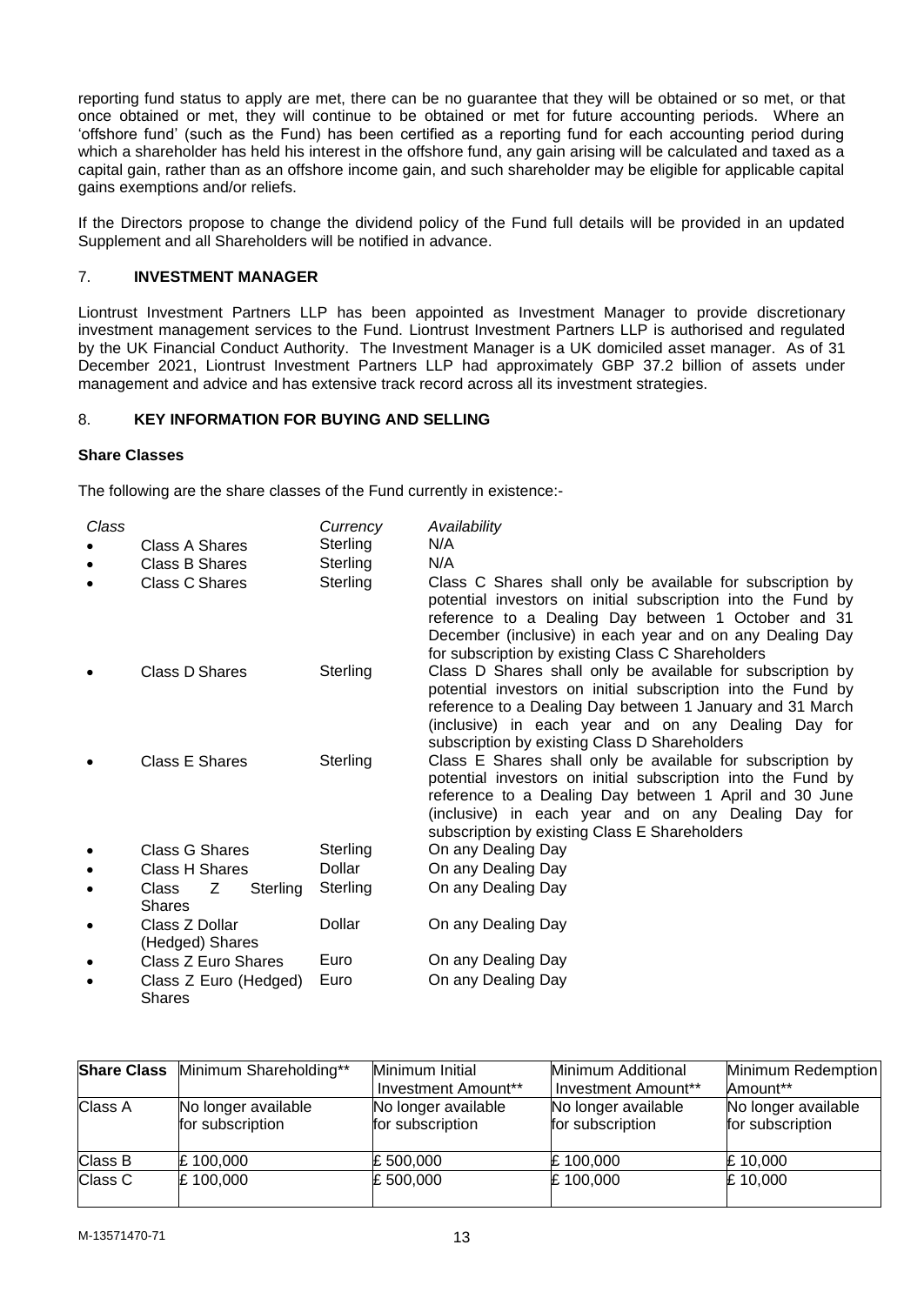| Class D                              | £100,000  | £500,000  | £100,000  | £ 10,000 |
|--------------------------------------|-----------|-----------|-----------|----------|
| Class E                              | £100,000  | £500,000  | £100,000  | £10.000  |
| Class G                              | £100,000  | £500,000  | £100,000  | £ 10,000 |
| Class H                              | \$160,000 | \$800,000 | \$160,000 | \$16,000 |
| Class Z<br>Sterling                  | £100,000  | £500,000  | £100,000  | £ 10,000 |
| Class Z<br>Euro                      | € 120,000 | € 600,000 | € 120,000 | € 10,000 |
| Class Z Dollar\$ 160,000<br>(Hedged) |           | \$800,000 | \$160,000 | \$16,000 |
| Class Z Euro€ 120,000<br>(Hedged)    |           | € 600,000 | € 120,000 | € 10,000 |

\*\* or such other amount as determined by the Directors in their discretion.

Class A Shares are no longer available for subscription unless the Directors elect to accept applications in their sole discretion.

Class B Shares are only available for subscription by clients of the Investment Manager who pay fees under separate investment management arrangements with the Investment Manager, as agreed on a case by case basis by the Investment Manager.

The currency exposure of the Class H and Class Z Euro Shares will not be hedged against the Base Currency. A currency conversion will take place on subscription, redemption, exchange and distributions or accumulations of Class H and Class Z Euro Shares, the cost of which will be borne by the Shareholder.

The currency exposure of the Class Z Dollar (Hedged) Shares and Class Z Euro (Hedged) Shares will be hedged against the Base Currency. Currency hedging transactions may take place on subscription, redemption, exchange and distributions or accumulations of the Hedged Share Class, the cost of which will be borne by the relevant Hedged Share Class.

## **Accounting Date**

The Accounting Period ends on 31 December in each year.

#### **Base Currency**

Sterling (£)

#### **Business Day**

Any day (apart from Saturdays, Sundays and public holidays) on which banks are ordinarily open for business in Dublin and London.

#### **Dealing Day**

Every Business Day.

#### **Dealing Deadline**

In case of subscriptions and redemptions, 12.00 noon (Irish time) on the relevant Dealing Day. The Directors have the discretion to accept applications on an exceptional basis from any potential investor or any redeeming Shareholder after the Dealing Deadline provided they are received before the relevant Valuation Point.

## **Minimum Fund Size**

The minimum size of the Fund will be £5 million, or such other amount as may be determined by the Directors at their discretion.

#### **Preliminary Charge**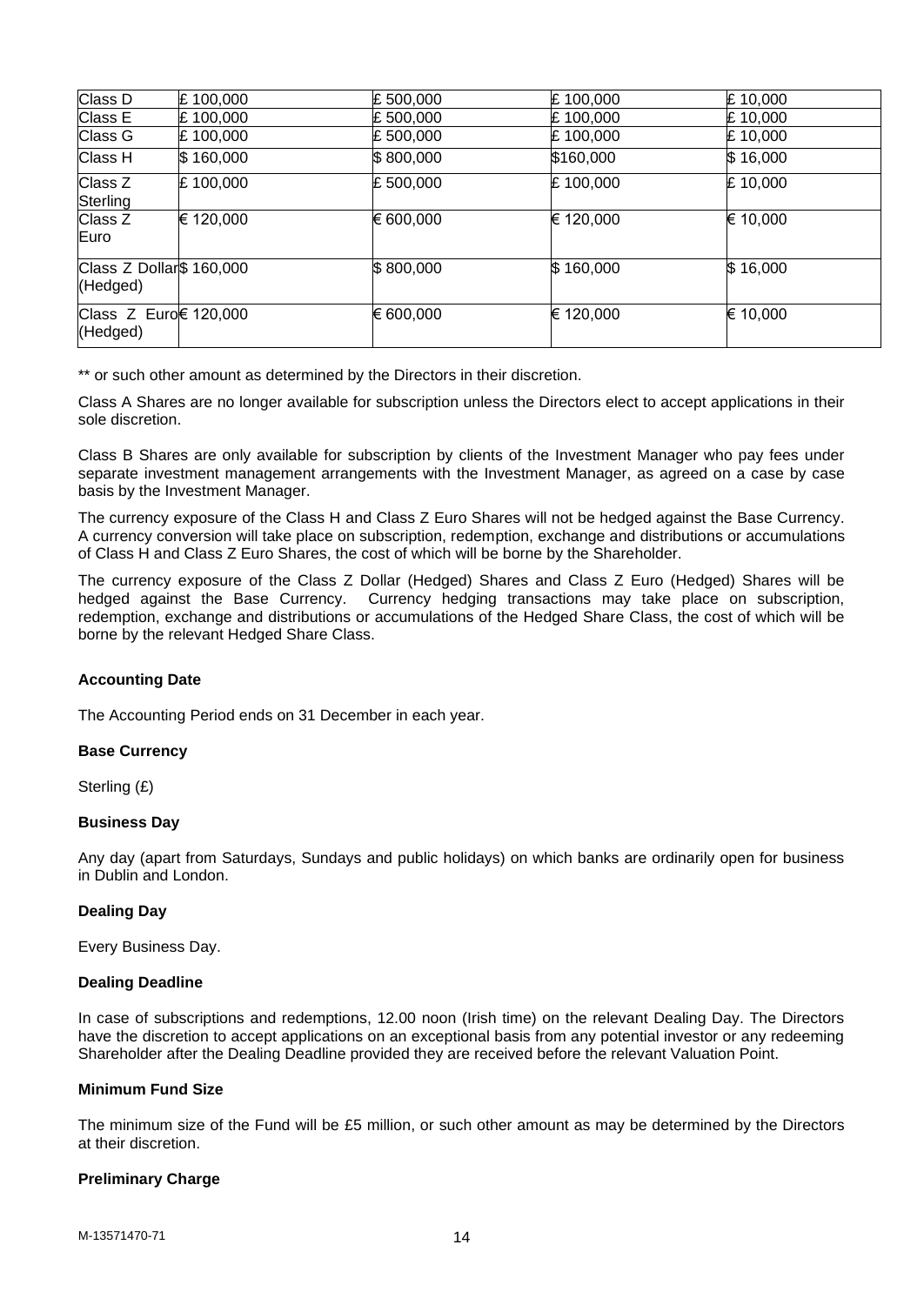For all classes of Shares in the Fund there is no preliminary charge.

## **Redemption Charge**

For all Classes of Shares in the Fund there is no redemption charge.

## **Anti-Dilution Levy**

To preserve the value of the underlying assets and to cover dealing costs, the Investment Manager on behalf of the Company, may deduct from the Redemption Proceeds when there are net redemptions, an Anti-Dilution Levy which the Investment Manager considers represents an appropriate figure, to cover dealing costs and to preserve the underlying assets of the relevant Fund. Any such charge shall be retained for the benefit of the Fund. The Investment Manager, on behalf of the Company, reserves the right to waive such charge at any time.

## **Settlement Date**

In the case of subscriptions, cleared funds and all supporting documentation must be received by 12.00 noon (Irish time) three Business Days after the relevant Dealing Day (or such other time as the Directors may agree) provided that the Subscription Form is received by the Dealing Deadline. In the case of redemptions, settlement will normally be made within three Business Days after the relevant Dealing Day provided the original Subscription Form, where required, (together with the supporting documentation in relation to money laundering prevention checks and any documentation deemed necessary for regulatory or taxation purposes) has been received and the anti-money laundering procedures have been completed

## **Valuation Point**

Close of business in New York on the relevant Dealing Day.

## <span id="page-14-0"></span>9. **HOW TO SUBSCRIBE FOR /BUY SHARES**

Application for Shares should be made on the Subscription Form and be submitted in accordance with the provisions set out in the Prospectus to be received by the Administrator by 12.00 noon (Irish time) on the relevant Dealing Day. The Shares currently available for subscription are Class C, Class D, Class E, Class G, Class H, Class Z Sterling, Class Z Euro, Class Z Dollar (Hedged) and Class Z Euro (Hedged) Shares, and unless an investor successfully subscribes for Class G, Class H, Class Z Sterling, or Class Z Euro Shares, Shares shall be available as follows:

- (i) Class C Shares shall only be available for subscription by potential investors on initial subscription into the Fund by reference to a Dealing Day between 1 October and 31 December (inclusive) in each year and on any Dealing Day for subscription by existing Class C Shareholders;
- (ii) Class D Shares shall only be available for subscription by potential investors on initial subscription into the Fund by reference to a Dealing Day between 1 January and 31 March (inclusive) in each year and on any Dealing Day for subscription by existing Class D Shareholders;
- (iii) Class E Shares shall only be available for subscription by potential investors on initial subscription into the Fund by reference to a Dealing Day between 1 April and 30 June (inclusive) in each year and on any Dealing Day for subscription by existing Class E Shareholders; and

Subsequent applications for Shares will only be accepted by electronic means in respect of Class Z Sterling Shares, Class Z Euro, Class Z Dollar (Hedged) and Class Z Euro (Hedged) Shares where specifically agreed to in advance by the Company or its delegate.

The Minimum Shareholding must be maintained by each Shareholder in the Fund (subject to the discretion of the Directors) following any partial redemption, exchange or transfer of Shares.

Payment in respect of the issue of Shares must be made by the relevant Settlement Date by electronic transfer in cleared funds in the currency of the relevant Share Class.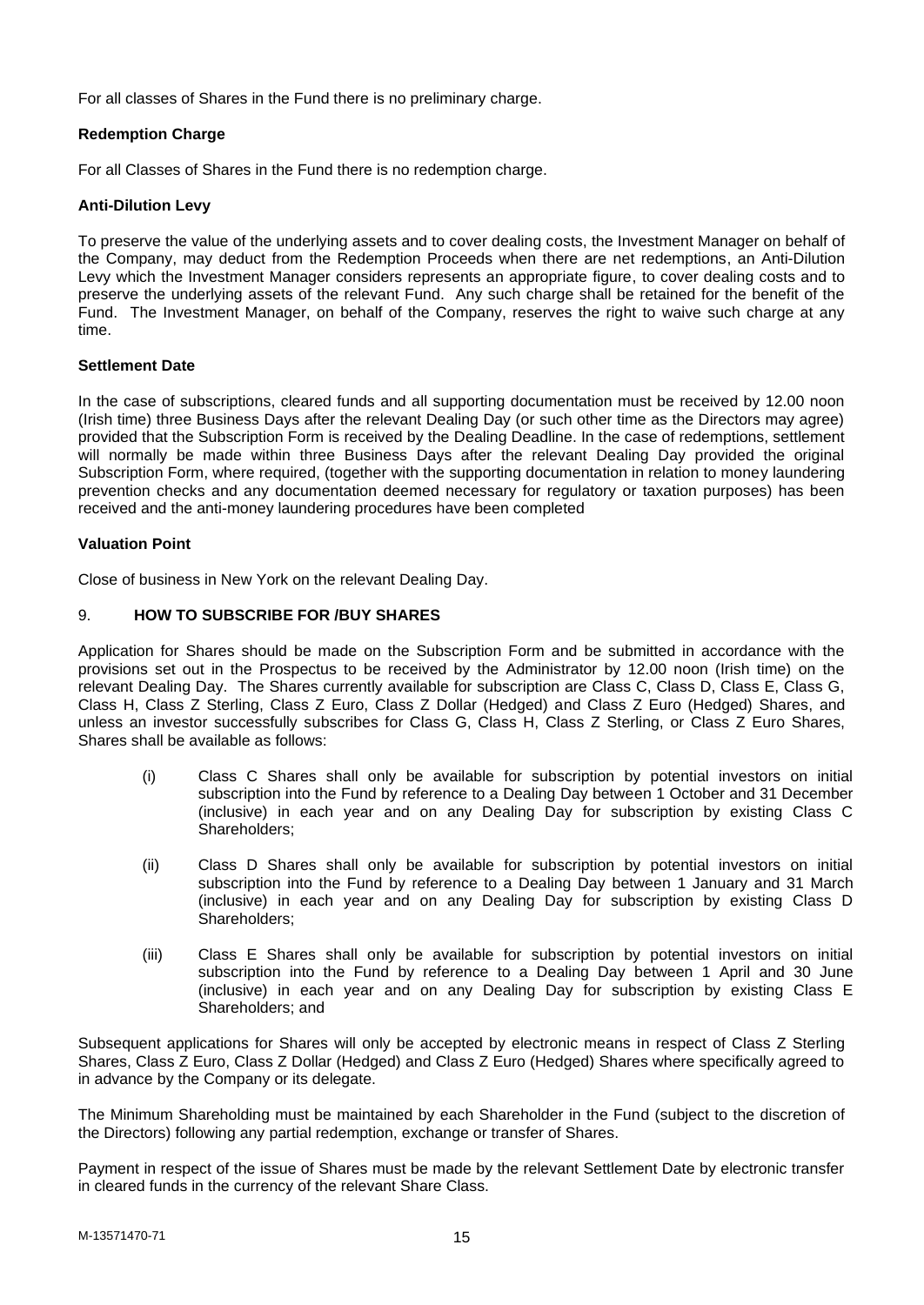The subscription price for Shares is based on the Net Asset Value per Share of that Class referable to the relevant Dealing Day. The Net Asset Value per Share will be determined by means of the method of valuation of assets and liabilities described in the section of the Prospectus entitled **Calculation of Net Asset Value /Valuation of Assets**.

This section should be read in conjunction with the section in the Prospectus entitled **Subscription for Shares.**

## <span id="page-15-0"></span>10. **HOW TO REDEEM/SELL SHARES**

Requests for the sale of Shares should be submitted to the Administrator in accordance with the provisions set out in the Prospectus by 12.00 noon (Irish time) on the relevant Dealing Day (unless such notice is waived by the Directors in their sole discretion). Requests received on or prior to a Dealing Deadline will be dealt with on the relevant Dealing Day. A redemption request once given will not be capable of revocation without the consent of the Administrator on the instruction of the Directors.

The amount due on the redemption of Shares of any class in the Fund will be paid by the Settlement Date by electronic transfer to an account in the name of the Shareholder. Redemption proceeds may not be processed by the Administrator unless the original Subscription Form, where required, (together with the supporting documentation in relation to money laundering prevention checks and any documentation deemed necessary for regulatory or taxation purposes) has been received and the anti-money laundering procedures have been completed.

Subject to the discretion of the Directors, no Shareholder shall be entitled to realise part only of his holding of Shares of any class in the Fund if such realisation would result in his holding of Shares of such class after such realisation being below the Minimum Shareholding. In addition, the Company may decline to affect a redemption request which is below the Minimum Redemption Amount.

In the event that a Shareholder requires payment of redemption proceeds to an account other than that specified in the Subscription Form, the Shareholder must provide an original request in writing, executed by an authorised signatory of the Shareholder, to the Administrator on or prior to the receipt of the redemption request form. The Administrator will not make payment of redemption proceeds to third parties, save for in exceptional circumstances and in accordance with the requirements of the Central Bank.

The redemption price per Share is based on the Net Asset Value per Share in the relevant Class referable to the relevant Dealing Day. The Net Asset Value will be determined in accordance with the method of valuation of assets and liabilities described in the section of the Prospectus entitled **Calculation of Net Asset Value/Valuation of Assets**.

The Articles contain special provisions where a redemption request received from a Shareholder would result in more than 5 per cent of the Net Asset Value of Shares in issue being redeemed on any Dealing Day which provisions are summarised under the section in the Prospectus entitled **Redemption of Shares**. The Fund is entitled to limit the number of Shares redeemed on any Dealing Day to 10% of the total Net Asset Value of Shares in issue on that Dealing Day or such other amount as they may in their absolute discretion determine subject to the terms of the Prospectus. The redemptions effected on that Dealing Day will be effected pro rata in the manner described under the section in the Prospectus entitled **Redemption of Shares**.

This section should be read in conjunction with the section in the Prospectus entitled **Redemption of Shares**.

## <span id="page-15-1"></span>11. **CHARGES AND EXPENSES**

## **Fees of the Manager, the Investment Manager, the Depositary, any sub-custodian and the Administrator.**

#### **(a) Manager**

The Manager shall be paid a fee for its services out of the assets of the Fund, calculated and accrued on each Dealing Day and payable monthly in arrears, of an amount up to 0.05% of the NAV of the Fund (plus VAT, if any) per annum, subject to a monthly minimum fee of up to  $\epsilon$ 1,500 (plus VAT, if any).

The Manager's fee for the first 12 months of its appointment will be fixed in respect of the Company and the Funds of up to €95,000 (plus VAT, if any) to be prorated across the Funds of the Company.

The Manager is also entitled to receive out of the assets of the Fund reasonable and properly vouched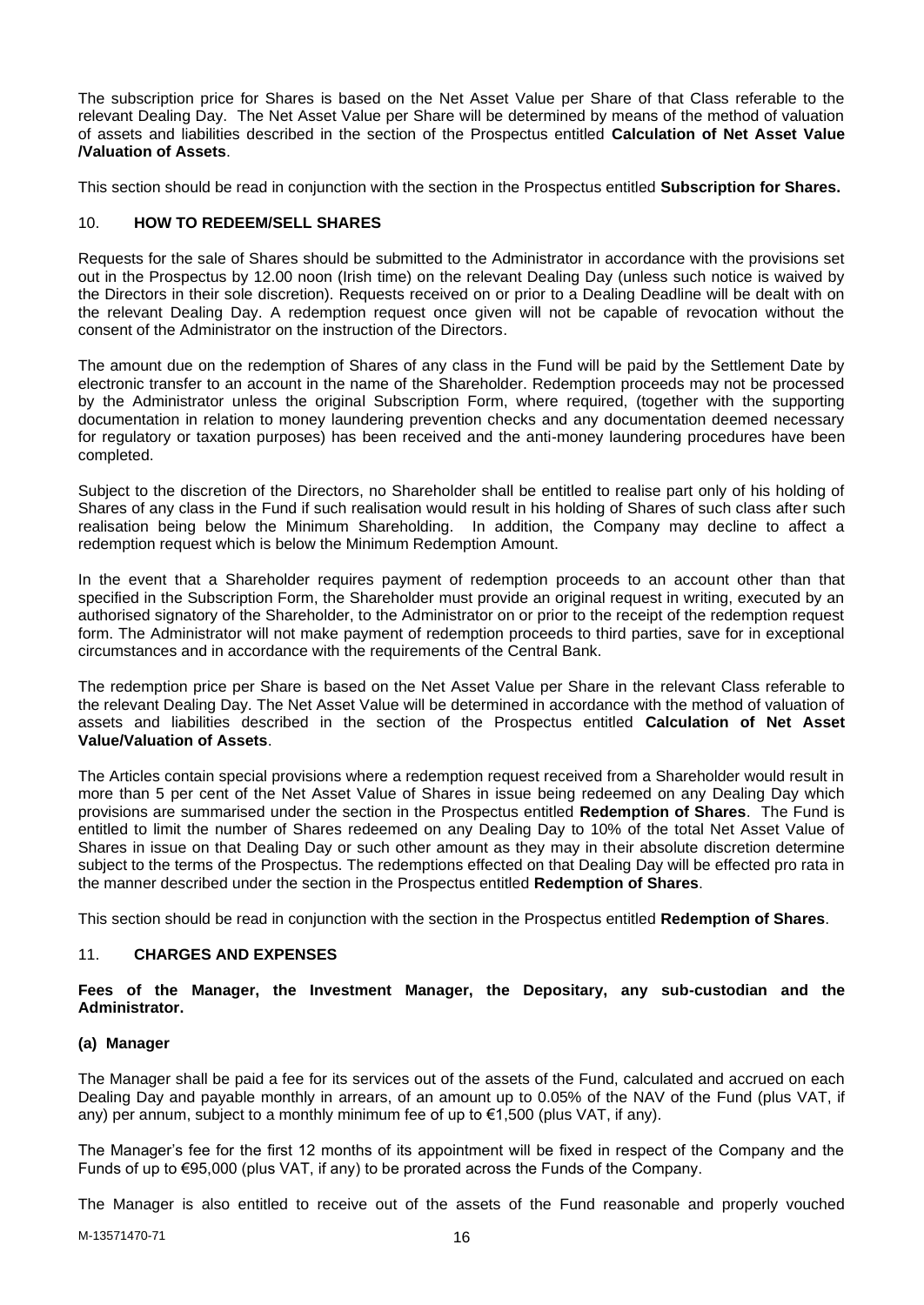expenses.

## **(a) Investment Management Fees**

The Investment Manager will be entitled to receive out of the assets of the Fund an annual Management Fee (the **Annual Fee**) of up to 1% of the NAV of the Class A, C, D, E, G, H, Class Z Sterling, Class Z Euro, Class Z Dollar (Hedged) and Class Z Euro (Hedged) Shares.

The annual Management Fee will accrue daily and be payable to the Investment Manager monthly in arrears. No annual Management fee is payable in respect of Class B Shares.

From time to time the Investment Manager may, at their sole discretion, discharge certain fees and expenses of the Fund.

## **Performance fee**

The Investment Manager will also be entitled to receive a Performance Fee (the **Performance Fee**) out of the assets of the Fund in respect of the Class C, Class D, Class E, Class G, Class H, Class Z Sterling, Class Z Euro, Class Z Dollar (Hedged) and Class Z Euro (Hedged) Shares (the **Performance Fee Share Classes**). No Performance Fee will be payable in respect of the Class A Shares and the Class B Shares. The Performance Fee will be calculated and accrue on each Valuation Point and will be payable either annually in respect of each Performance Period (as defined below); or if any of the Performance Fee Share Classes are redeemed during a Performance Period, the Performance Fee in respect of the current Performance Period will be calculated and paid as though the date of redemption were the end of the relevant Performance Period.

## **(i) Applicable to all Performance Fee Share Classes**

## **Performance Period**

The Performance Period of each of the relevant Share Classes is as follows:

#### **Class C**

- The Performance Period for Class C will be from 1 January to 31 December each year (or, in each case, the immediately preceding Business Day if the date in question is not a Business Day).
- The first Performance Period for the first Class C Shares issued by the Fund was the period commencing on the Business Day immediately following the close of the Initial Offer Period for the Class C Shares and ending on 30 September 2009.

#### **Class D**

- The Performance Period for Class D will be from 1 January to 31 December each year (or, in each case, the immediately preceding Business Day if the date in question is not a Business Day).
- The first Performance Period for the first Class D Shares issued by the Fund was the period commencing on the close of the Initial Offer Period for the Class D Shares and ending on 31 December 2010.

#### **Class E**

- The Performance Period for Class E will be from 1 January to 31 December each year (or, in each case, the immediately preceding Business Day if the date in question is not a Business Day).
- The first Performance Period for the first Class E Shares issued by the Fund was the period commencing on the close of the Initial Offer Period for the Class E Shares and ending on 31 March 2011.

## **Class G**

• The Performance Period for Class G will be from 1 January to 31 December each year (or, in each case, the immediately preceding Business Day if the date in question is not a Business Day).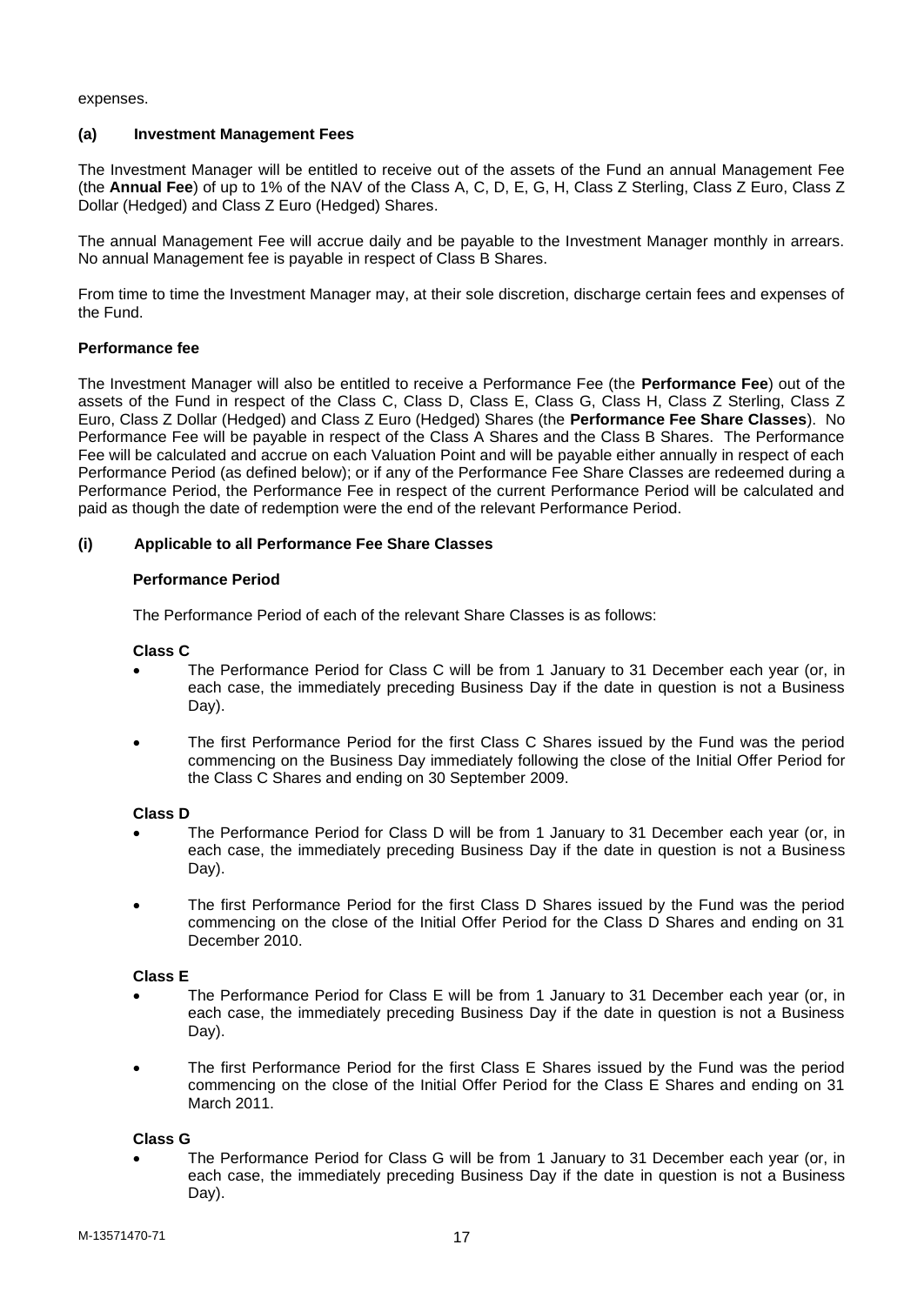• The first Performance Period for the Class G Shares was the period commencing on the Business Day immediately following the close of the Initial Offer Period for the Class G Shares and ending on 30 September 2011.

## **Class H**

- The Performance Period for Class H will be from 1 January to 31 December each year (or, in each case, the immediately preceding Business Day if the date in question is not a Business Day).
- The first Performance Period for the Class H Shares was the period commencing on the Business Day immediately following the close of the Initial Offer Period for the Class H Shares and ending on 30 September 2011.

## **Class Z Sterling**

- The Performance Period for Class Z Sterling will be from 1 January to 31 December each year (or, in each case, the immediately preceding Business Day if the date in question is not a Business Day).
- The first Performance Period for Class Z Sterling Shares shall be the period commencing on the Business Day immediately following the close of the Initial Offer Period for Class Z Sterling Shares and ending on 30 September 2014.

## **Class Z Euro**

- The Performance Period for Class Z Euro will be from 1 January to 31 December each year (or, in each case, the immediately preceding Business Day if the date in question is not a Business Day).
- The first Performance Period for Class Z Euro Shares shall be the period commencing on the Business Day immediately following the close of the Initial Offer Period for Class Z Euro Shares and ending on 30 September 2014.

#### **Class Z Dollar (Hedged)**

- The Performance Period for Class Z Dollar (Hedged) will be from 1 January to 31 December each year (or, in each case, the immediately preceding Business Day if the date in question is not a Business Day).
- The first Performance Period for Class Z Dollar (Hedged) Shares shall be the period commencing on the Business Day immediately following the close of the Initial Offer Period for Class Z Dollar (Hedged) Shares and ending on 30 September 2017.

#### **Class Z Euro (Hedged)**

- The Performance Period for Class Z Euro (Hedged) will be from 1 January to 31 December each year (or, in each case, the immediately preceding Business Day if the date in question is not a Business Day).
- The first Performance Period for Class Z Euro (Hedged) Shares shall be the period commencing on the Business Day immediately following the close of the Initial Offer Period for Class Z Euro (Hedged) Shares and ending on 30 September 2017.

**Benchmark** means the daily SONIA (Sterling Overnight Index Average) with a floor of 0% on each Valuation Point over the Performance Period.

The use of the Benchmark is consistent with the Investment Policy of the Fund.

**Calculation Day** means the last Business Day of the relevant Performance Period for the relevant Performance Fee Share Class.

**Final Net Asset Value per Share** means the Net Asset Value per Share of the relevant Performance Fee Share Class on the relevant Calculation Day without deduction of any accrued Performance Fee and after adding back net income (if any) distributed to Shareholders since payment of the last Performance Fee.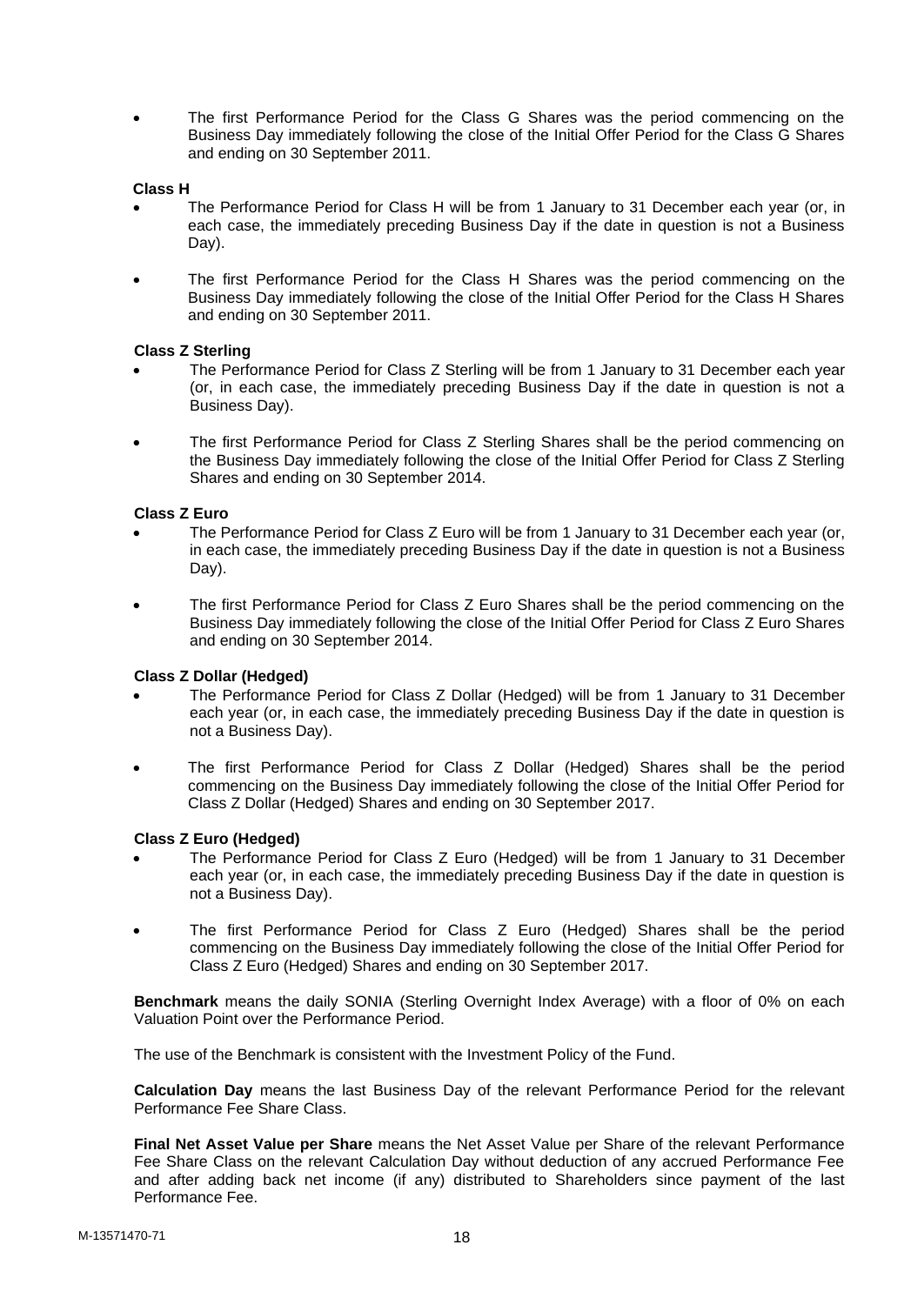The Performance Fee will normally be payable to the Investment Manager in arrears within 14 days of the end of each relevant Performance Period. However, in the case of Shares in any Performance Fee Share Class redeemed during a Performance Period, the accrued Performance Fee in respect of those Shares will be payable within 14 days after the date of redemption as though the date of redemption was the end of the relevant Performance Period for such Shares. The Performance Fee does not crystallise and is not paid more than once per annum.

#### **Where Performance Fees are payable, these will be based on net realised and net unrealised gains and losses as at each Calculation Day. As a result, Performance Fees may be paid on unrealised gains which may subsequently never be realised.**

If the Investment Manager receives a Performance Fee with respect to the performance of the Fund during a Performance Period, and the Fund suffers losses in a subsequent period, the Investment Manager is under no obligation to, and will not, refund such Performance Fees. Payment of the Performance Fee is subject to a "high water mark" provision such that if a relevant Share has a net loss attributable to it during a Performance Period, and during a subsequent Performance Period there is a net gain attributable to such relevant Share, there will be no Performance Fee payable until the amount of the previous loss is recouped.

If the determination of the Net Asset Value per Share of the relevant Class is suspended on any Calculation Day, the calculation of the Performance Fees on that date will be based upon the next available determination of that Net Asset Value per Share and the amount of any Performance Fees accrued will be adjusted accordingly.

If the Investment Management Agreement is terminated during a Performance Period, the Performance Fee in respect of the current Performance Period will be calculated and paid as though the date of termination were the end of the relevant Performance Period. Upon termination of the Fund the Investment Manager will receive the Performance Fee for the Performance Period in which the termination occurs. The Investment Manager shall receive the amount of the Investment Management Fee prorated through the effective date of the termination of the Fund, as appropriate.

The calculation of the Performance Fee will be verified by the Depositary and is not open to the possibility of manipulation.

## **(ii) Applicable to Class C, D, E, G, and H Shares**

The Performance Fee in respect of each Share will be as set out below.

The Performance Fee is payable at the rate of 20% of the amount by which the Net Asset Value per Share of the relevant Performance Fee Share Class on the Calculation Day, without deduction of any accrued Performance Fee, exceeds the Benchmark Value (as defined below).

In order for a Performance Fee to be payable in respect of a Performance Period, the Final Net Asset Value per Share (as defined below) must exceed the Benchmark Value.

Where the Benchmark Value is exceeded, the Performance Fee payable per Share of the relevant Performance Fee Share Class is equal to 20% of the amount by which the Final Net Asset Value per Share of the relevant class exceeds the Benchmark Value.

**Benchmark Value** in this context means the Performance Fee High Water Mark (as defined below) adjusted by the Benchmark since the previous Calculation Day taking account of any Performance Period that is less than a year.

**Performance Fee High Water Mark** in this context means the higher of:

- (i) the initial issue price of the relevant Performance Fee Share Class (excluding any Preliminary Charge or Anti-Dilution Levy) and
- (ii) the last Final Net Asset Value per Share of the relevant class upon which a Performance Fee was paid, adjusted for any Performance Fees paid since such date.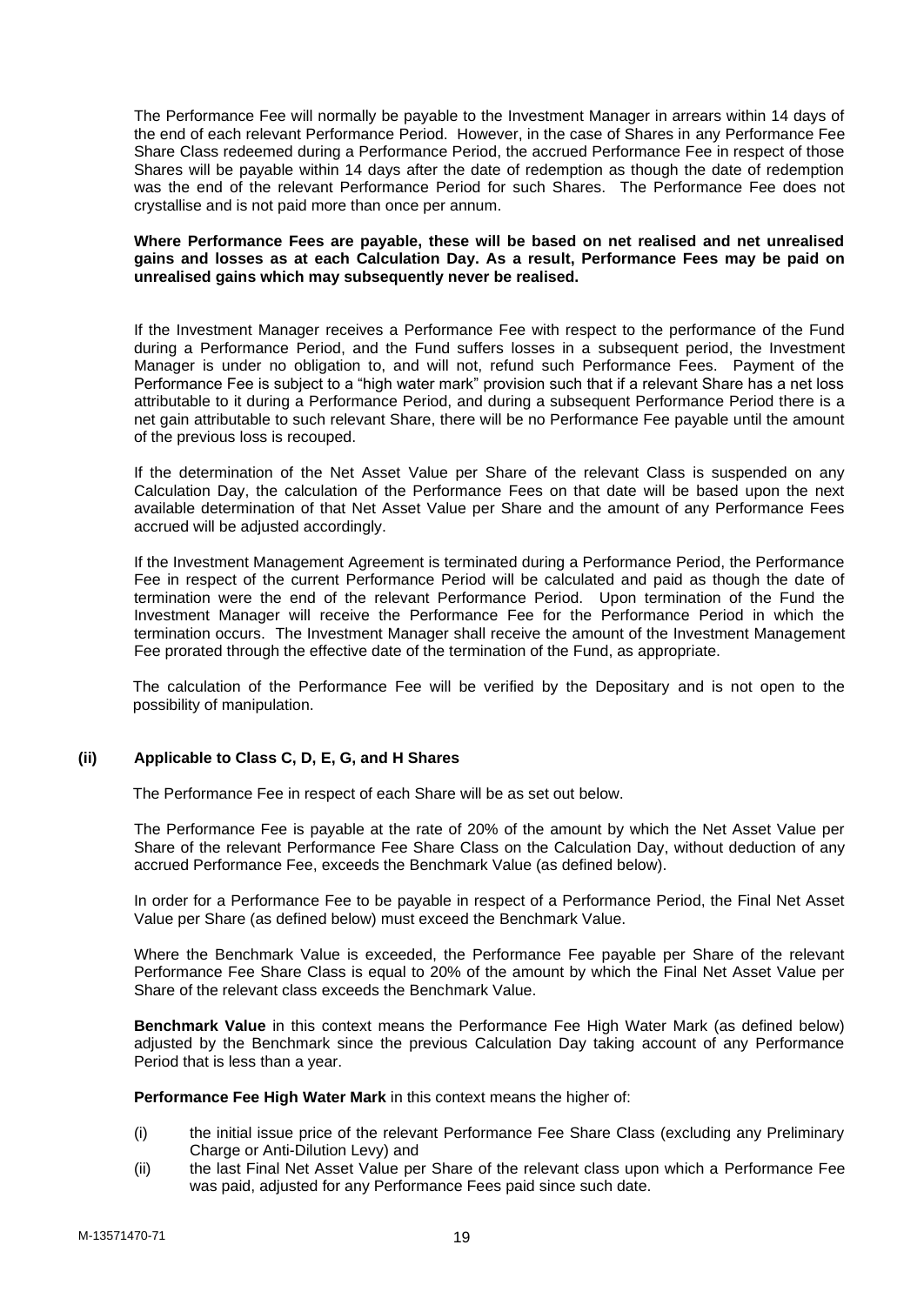The Performance Fee High Water Mark for the first Performance Period will be the initial issue price of the relevant Performance Fee Share Class (excluding any Preliminary Charge or Anti-Dilution Levy).

For the purpose of calculating the Performance Fee, the Net Asset Value per Share of the relevant class at the end of the Performance Period will be calculated after adding back any net income distributed to Shareholders (if any) since the payment of the last relevant Performance Fee but without accounting for the Performance Fee payable in respect of the relevant Performance Period.

## **Equalisation Policy**

The Performance Fee for any Performance Period is set out above. The Performance Fee is calculated on a Share-by-Share basis so that each relevant Share is charged a Performance Fee that equates precisely with that relevant Share's performance. This method of calculation ensures that (i) the Performance Fee is charged only to those relevant Shares that have appreciated in value, (ii) all relevant Shareholders have the same amount per relevant Share of the relevant Class at risk in the Fund, and (iii) all Shares of the same Class have the same Net Asset Value per Share.

#### **Adjustments**

If an investor subscribes for relevant Shares at a time when the Net Asset Value per relevant Share is other than the Peak Net Asset Value per relevant Share (as defined below), certain adjustments will be made to reduce inequities that could otherwise result to the subscriber or beneficiary of the Performance Fee. The Peak Net Asset Value per relevant Share (**Peak Net Asset Value per relevant Share**) is the greater of (i) the initial issue price of the relevant Performance Fee Share Class and (ii) Net Asset Value per Share of the relevant class after deduction of the relevant Performance Fee in effect immediately after the end of the relevant first Performance Period or in effect immediately after the end of each subsequent relevant Performance Period in respect of which a Performance Fee (other than a Performance Fee Repurchase, as defined below) was charged:

- 1. if Shares are subscribed for at a time when the Net Asset Value per relevant Share is less than the Peak Net Asset Value per Share of the relevant Class, the investor will be required to pay a Performance Fee with respect to any subsequent appreciation in the value of those relevant Shares. With respect to any appreciation in the value of those relevant Shares from the Net Asset Value per relevant Share at the date of subscription up to the Peak Net Asset Value per relevant Share, the Performance Fee will be charged at the end of the Performance Period by redeeming such number of the investor's relevant Shares as have an aggregate net asset value (after accrual of any Performance Fee) equal to the Net Asset Value per Share (at subscription) adjusted by the proportional Benchmark change for the period since the date of subscription. The aggregate net asset value of the relevant Shares so redeemed will be paid to the Investment Manager as a Performance Fee. Performance Fee Repurchases are employed to ensure that the Fund maintains a uniform Net Asset Value per relevant Share. As regards the investor's remaining relevant Shares, any appreciation in the Net Asset Value per relevant Share of those relevant Shares above the Peak Net Asset Value per relevant Share will be charged a Performance Fee in the normal manner described above;
- 2. if relevant Shares are subscribed for at a time when the Net Asset Value per relevant Share is greater than the Peak Net Asset Value per Share of the relevant Class, the investor will be required to pay an amount in excess of the then current Net Asset Value per relevant Share (an Equalisation Credit). At the date of subscription the Equalisation Credit will equal the Performance Fee per relevant Share accrued with respect to the other relevant Shares of the relevant Class in the Fund (the Maximum Equalisation Credit). The Equalisation Credit is payable to account for the fact that the Net Asset Value per relevant Share has been reduced to reflect an accrued Performance Fee to be borne by existing Shareholders and serves as a credit against Performance Fees that might otherwise be payable by the Fund but that should not, in equity, be charged to the Shareholder making the subscription because, as to such relevant Shares, no favourable performance has yet occurred. The Equalisation Credit ensures that all holders of relevant Shares of the same Class in the Fund have the same amount of capital at risk per relevant Share.

The additional amount invested as the Equalisation Credit will be at risk in the Fund and will therefore appreciate or depreciate based on the performance of the Fund subsequent to the issue of the relevant Shares but will never exceed the Maximum Equalisation Credit.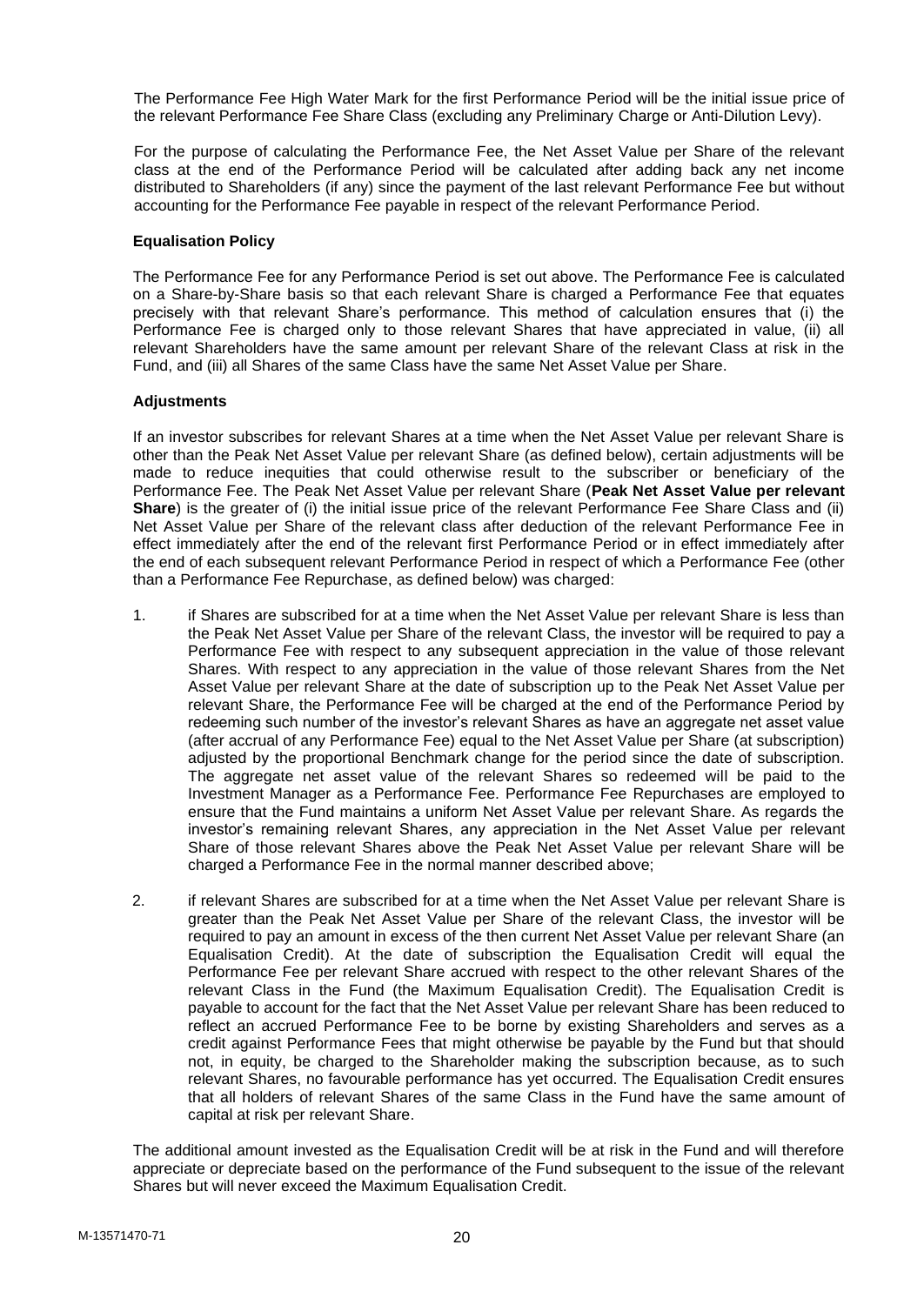In the event of a decline as at any Dealing Day in the Net Asset Value per relevant Share of those Shares, the Equalisation Credit will also be reduced by an amount equal to 20% of the difference between the Net Asset Value per relevant Share (before accrual of the Performance Fee) at the date of issue and as at that Dealing Day. Any subsequent appreciation in the Net Asset Value per relevant Share will result in the recapture of any reduction in the Equalisation Credit but only to the extent of the previously reduced Equalisation Credit up to the Maximum Equalisation Credit.

At the end of each Performance Period, if the Net Asset Value per relevant Share (before accrual of the Performance Fee) exceeds the prior Peak Net Asset Value per relevant Share, that portion of the Equalisation Credit equal to 20% of the excess over the Benchmark Value of those Shares, multiplied by the number of relevant Shares subscribed for by the Shareholder, will be applied to subscribe for additional Shares of the relevant Class for the Shareholder. Additional relevant Shares will continue to be so subscribed for at the end of each Performance Period until the Equalisation Credit (which may have appreciated or depreciated in the Fund after the original subscription for relevant Shares was made) has been fully applied. If the Shareholder redeems his relevant Shares before the Equalisation Credit has been fully applied, the Shareholder will receive additional redemption proceeds equal to the Equalisation Credit then remaining multiplied by a fraction, the numerator of which is the number of relevant Shares being redeemed and the denominator of which is the number of relevant Shares held by the Shareholder immediately prior to the redemption.

## **Worked Examples – Applicable to Class C, D, E, G, and H Shares**

To illustrate the effect that the Performance Fee might have on the Net Asset Value per Share of the Performance Fee Share Class, examples of three scenarios are shown below.

These examples are hypothetical and are provided for illustrative purposes only. They are not intended and should not be interpreted as an indication of future performance or Performance Fees which may be payable to the Investment Manager. They are provided so that investors may better understand the methodology of the Performance Fee calculation.

For these Performance Fee Share Classes, the Performance Fee is calculated on a share-by-share basis. This means that any Performance Fee paid will vary amongst investors based upon the price at which they invested. Where an investor subscribed at a lower price than the Benchmark Value per Share of the Performance Fee Share Class they may pay a Performance Fee when the overall Performance Fee Share Class is not accruing a Performance Fee. This Performance Fee would be paid by redemption of shares at the end of the Performance Period. If an investor subscribed at a time when the Final Net Asset Value per Share was in excess of the Benchmark Value per Share then the investor may not pay a Performance Fee (or pay a reduced Performance Fee). Any Performance Fee reduction would be credited as additional Shares purchased for the investor at the end of the Performance Period.

In addition, and as outlined above, the Performance Fee accrues on each Dealing Day and is included within the daily published Net Asset Value per Share where the Final Net Asset Value per Share is in excess of the Benchmark Value.

The scenarios below provide examples of how the Performance Fee would apply to an individual lot (itself making up the entirety of the Performance Fee Share Class) in Performance Periods of outperformance and underperformance compared to the Benchmark Value. The actual Performance Fee charged where a Performance Fee Share Class has Shares with different Performance Fee High Water Marks would be the total of the calculation per Share less any Equalisation Credit payments. Years A to C are successive calendar years.

## **Performance Period 1 – Year A 1 January to 31 December**

Performance Period 1 starts on 1 January in Year A, and the opening Net Asset Value per Share of the Performance Fee Share Class is \$1.0000 which is also the Performance Fee High Water Mark.

Between 1 January and 31 December in Year A, the Benchmark rises by 1% giving a Benchmark Value per Share of \$1.0100. In the same period, the Final Net Asset Value per Share of the Performance Fee Share Class goes up by 3% to \$1.0300 per Share. A Performance Fee will be payable because the Performance Fee Share Class has outperformed the Benchmark Value over the Performance Period.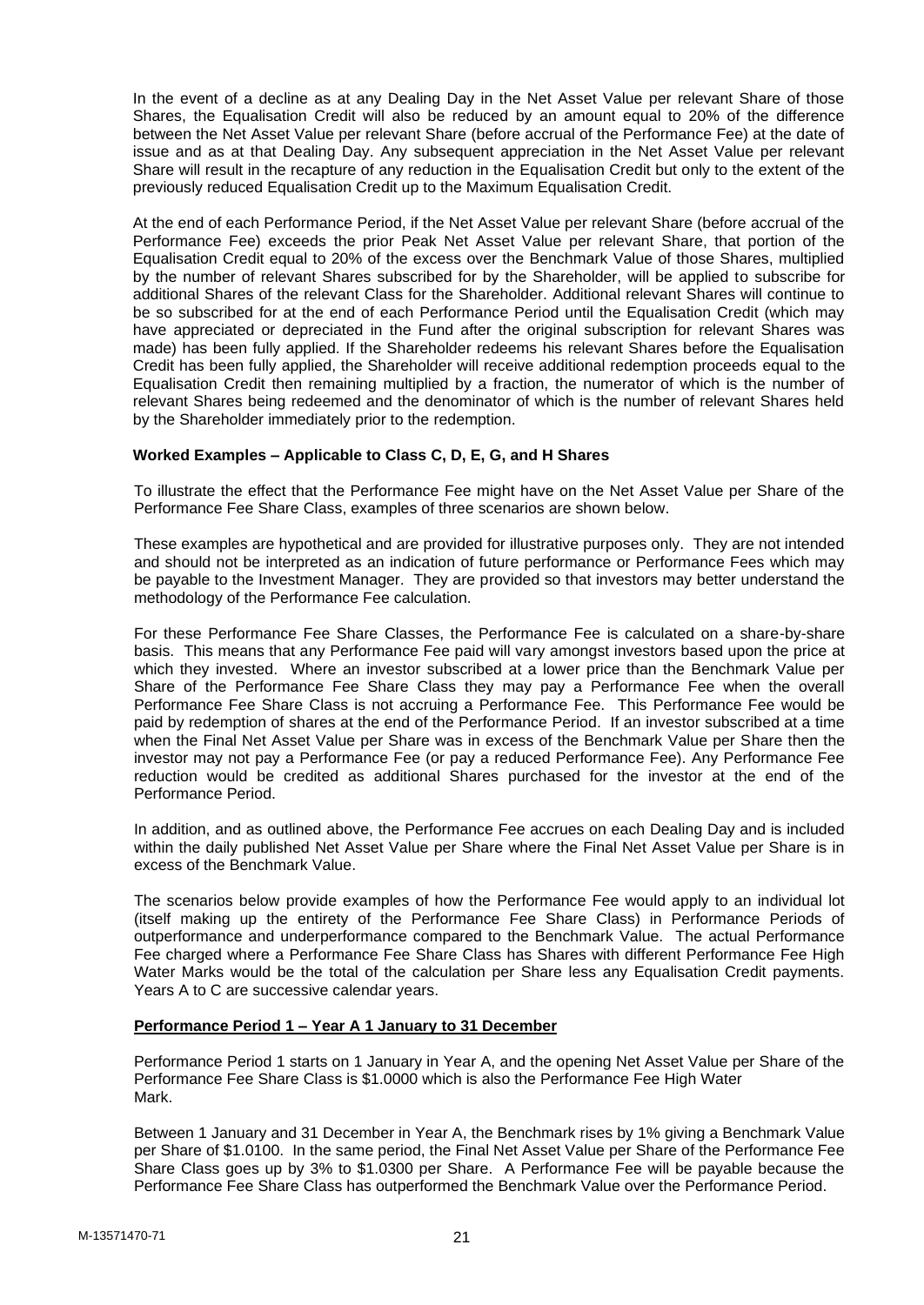The outperformance of the Performance Fee Share Class is the Final Net Asset Value per Share of the Performance Fee Share Class less the Benchmark Value. This is +2% (i.e. 3% less 1% = 2%). The Performance Fee per Share is calculated by multiplying the outperformance by the Performance Fee rate (20%) (i.e. \$0.0040 per Share).

The total Performance Fee payable to the Investment Manager is calculated by multiplying the Performance Fee per Share (\$0.0040) by the number of Shares in the Performance Fee Share Class in issue at the end of the Performance Period.

On 31 December in Year A (the last day of Performance Period 1), the Final Net Asset Value per Share of the Performance Fee Share Class is \$1.0300 and the Net Asset Value per Share is \$1.0260 (\$1.0300 less \$0.0040). The Net Asset Value per Share of the Performance Fee Share Class will be the opening Performance Fee High Water Mark for Performance Period 2 (Year B).

#### **Performance Period 2 – Year B 1 January to 31 December**

Performance Period 2 starts on 1 January in Year B, and the opening Final Net Asset Value per Share of the Performance Fee Share Class is \$1.026. This is the same as the Net Asset Value per Share for that day.

Between 1 January and 31 December in Year B, the Benchmark rises by 1%, giving a Benchmark Value per Share of \$1.0363. In the same period the Final Net Asset Value per Share of the Performance Fee Share Class goes up by 0.8% from \$1.0260 to \$1.0342. No Performance Fee will be payable since the Performance Fee Share Class has underperformed the Benchmark Value by 0.2% (0.8% less 1.0%)

On 31 December in Year B the Final Net Asset Value per Share of the Performance Fee Share Class is \$1.0342, which is the same as the Net Asset Value per Share for that day. Since no Performance Fee crystallises, the Performance Period does not end and is extended to the next Crystallisation Day (i.e. 31st December in Year C) (or, if later, the next Crystallisation Day on which the Final Net Asset Value of the Performance Fee Share Class is above the Benchmark Value).

#### **Performance Period 3 – Year B 1 January to Year C 31 December**

Since no Performance Fee crystallised on 31 December in Year B, Performance Period 3 starts (as did Performance Period 2) on 1 January in Year B, and retains the opening Net Asset Value per Share and opening Performance Fee High Water Mark at that date. Therefore for the purposes of the opening Performance Fee High Water Mark at that date. Performance Fee calculation, the opening Net Asset Value per Share and the opening Benchmark Value is \$1.0260.

Between 1 January and 31 December in Year C, the Benchmark rises by 1% giving a Benchmark Value per Share of \$1.0466. In the same period the Final Net Asset Value per Share of the Performance Fee Share Class goes up by 2% from \$1.0342 to \$1.0549, resulting in a cumulative Final Net Asset Value per Share performance since the last previous Crystallisation Day of a Performance Fee for the Performance Fee Share Class became payable of +2.82% (\$1.0260 to \$1.0549). A Performance Fee will be payable because the Performance Fee Share Class has outperformed the Benchmark Value over the Performance Period.

The outperformance of the Performance Fee Share Class is the performance of the Final Net Asset Value per Share of the Performance Fee Share Class less the Benchmark Value. This is +0.81% (i.e. 2.82% less 2.01%). The Performance Fee per Share is calculated by multiplying the outperformance of \$0.0083 (i.e. \$1.0260 x 0.81) = by the Performance Fee rate (20%) (i.e. \$0.0017 per Share).

The total Performance Fee payable to the Investment Manager is calculated by multiplying the Performance Fee per Share (\$0.017) by the number of Shares in the Performance Fee Share Class in issue at the end of the Performance Period.

On 31st December in Year C (the last day of Performance Period 3) the Final Net Asset Value per Share of the Performance Fee Share Class is \$1.0549 and the Net Asset Value per Share is \$1.0532 (i.e. \$1.0549 less \$0.0017). This Net Asset Value per Share of the Performance Fee Share Class will be the opening Performance Fee High Water Mark per Share for Performance Period 4.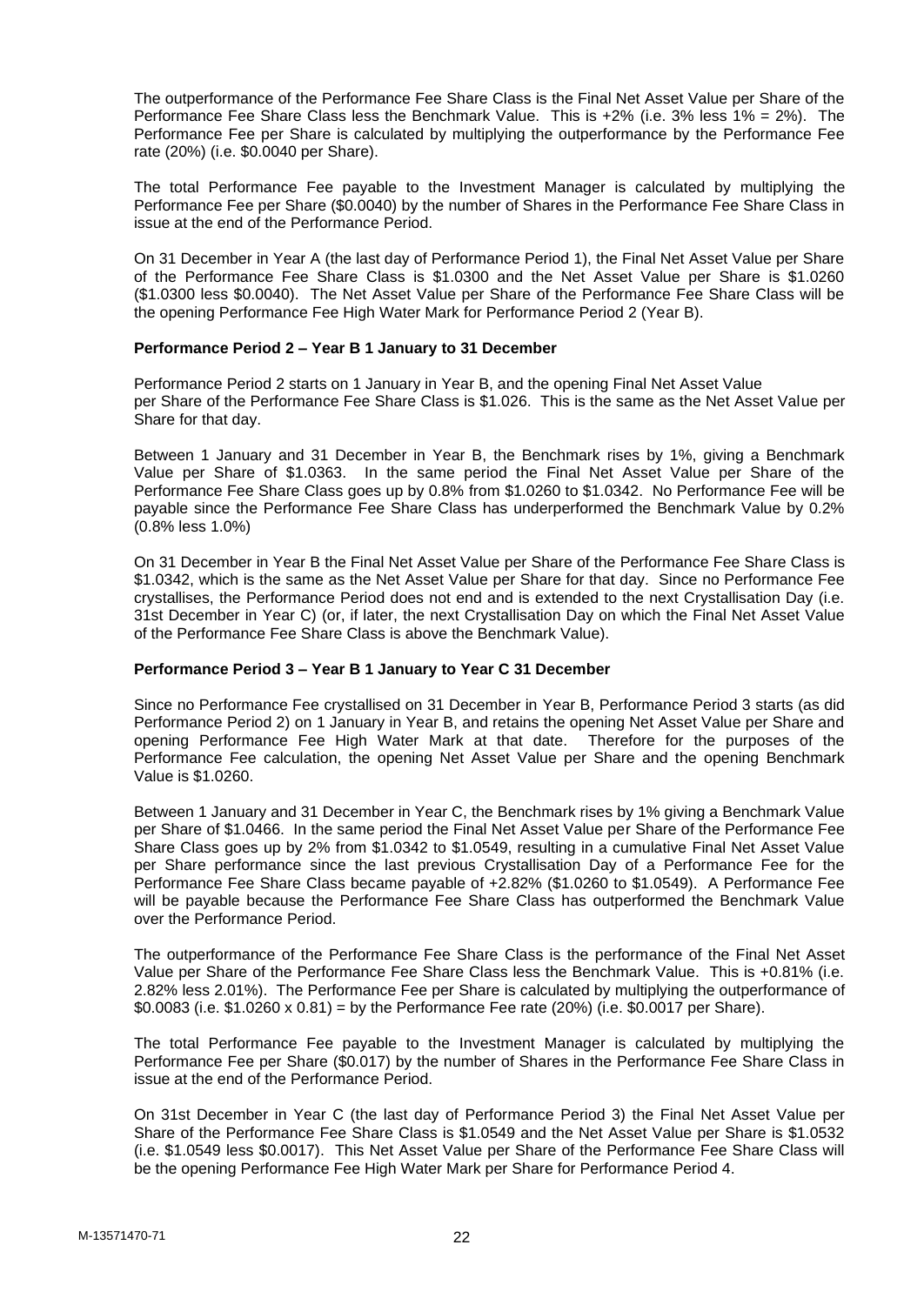## **(iii) Applicable to Class Z Sterling, Class Z Euro, Class Z Dollar (Hedged) and Class Z Euro (Hedged) Shares**

The Performance Fee is payable at the rate of 20% of the Net New Appreciation (as defined below). The Performance Fee is calculated and accrued in the Net Asset Value per Share on each Dealing Day. The Performance Fee payable per Share is the Performance Fee of the relevant Performance Fee Share Class as described above, divided by the number of Shares in issue in the relevant Performance Fee Share Class.

In order for a Performance Fee to be payable in respect of a Performance Period, the Final Net Asset Value of the relevant Performance Fee Share Class must exceed the Benchmark Value.

**Benchmark Value** in this context means the Performance Fee High Water Mark (as defined below) adjusted by the Benchmark since the previous Calculation Day taking account of any Performance Period that is less than a year.

**Net New Appreciation** means the amount by which the Net Asset Value of the relevant Performance Fee Share Class on the Calculation Day, without deduction of any accrued Performance Fee, exceeds the Benchmark Value (as defined above).

**Performance Fee High Water Mark** in this context means the higher of:

- (i) the last Final Net Asset Value of the relevant Performance Fee Share Class upon which a Performance Fee was paid increased, when additional subscriptions are made, by an amount equal to such subscriptions and reduced proportionately when redemptions are made by being multiplied by the fraction, the numerator of which is the Net Asset Value of the relevant Class immediately after, and the denominator of which is the Net Asset Value of the relevant Class immediately prior to, any such redemption (the Net Asset Value of the relevant Class in each case to be calculated prior to deduction for any accrued Performance Fee); and
- (ii) the initial Net Asset Value of the relevant Performance Fee Share Class immediately following the close of the Initial Offer Period (excluding any Preliminary Charge or Anti-Dilution Levy).

For the purpose of calculating the Performance Fee, the Net Asset Value of the relevant Performance Fee Share Class at the end of the Performance Period will be calculated after adding back any net income distributed to Shareholders (if any) since the payment of the last relevant Performance Fee but without accounting for the Performance Fee payable in respect of the relevant Performance Period.

### **For the avoidance of doubt, the Equalisation Policy and Adjustments as described above do not apply in respect of the Class Z Sterling, Class Z Euro, Class Z Dollar (Hedged) and Class Z Euro (Hedged) Shares.**

#### **Worked Examples – Class Z Sterling, Class Z Euro, Class Z Dollar (Hedged) and Class Z Euro (Hedged) Shares**

To illustrate the effect that the Performance Fee might have on the Net Asset Value per Share of these Performance Fee Share Class, examples of three scenarios are shown below.

These examples are hypothetical and are provided for illustrative purposes only. They are not intended and should not be interpreted as an indication of future performance or Performance Fees which may be payable to the Investment Manager. They are provided so that investors may better understand the methodology of the Performance Fee calculation.

In addition, and as outlined above, the Performance Fee accrues on each Dealing Day and is included within the daily published Net Asset Value per Share.

The scenarios below provide examples of how the Performance Fee applies in Performance Periods of outperformance (including outperformance of a falling Benchmark) and underperformance compared to the Benchmark Value. Years A to C are successive calendar years.

## **Performance Period 1 – Year A 1 January to 31 December**

Performance Period 1 starts on 1 January in Year A, and the opening Net Asset Value per Share of the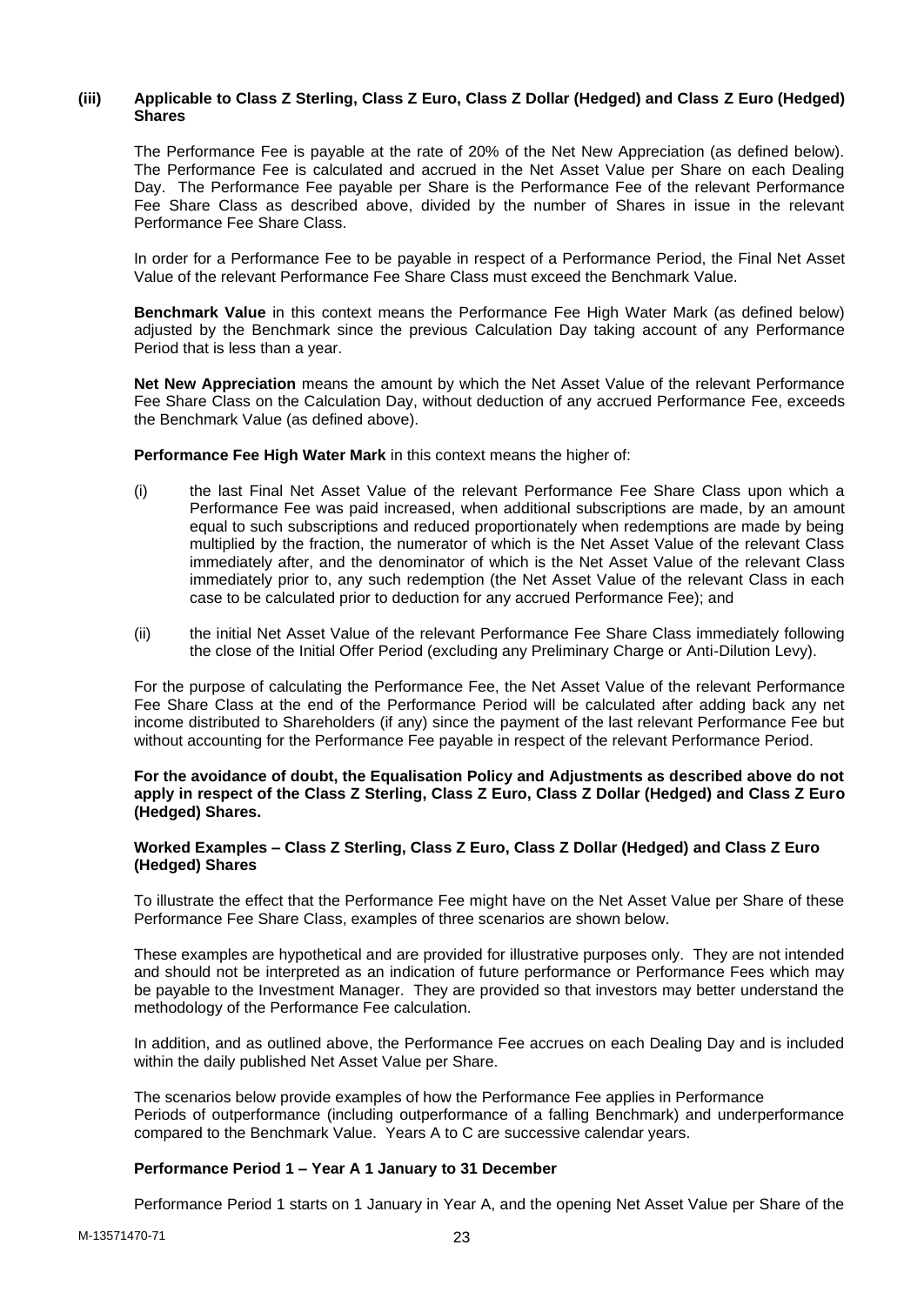Performance Fee Share Class is \$1.0000 which is also the Performance Fee High Water Mark.

Between 1 January and 31 December in Year A, the Benchmark rises by 1% giving a Benchmark Value per Share of \$1.0100. In the same period, the Final Net Asset Value per Share of the Performance Fee Share Class goes up by 3% to \$1.0300 per Share. A Performance Fee will be payable because the Performance Fee Share Class has outperformed the Benchmark Value over the Performance Period.

The Net New Appreciation of the Performance Fee Share Class is the performance of the Net Asset Value per Share of the Performance Fee Share Class less the performance of the Benchmark. This is +2% (i.e. 3% less 1% =  $+2$ %). The Performance Fee per Share is calculated by multiplying the Net New Appreciation by the Performance Fee rate (20%) (i.e. \$0.0040 per Share).

The total Performance Fee payable to the Investment Manager is calculated by multiplying the Performance Fee per Share (\$0.0040) by the weighted average number of Shares in the Performance Fee Share Class in issue over the Performance Period.

On 31 December in Year A (the last day of Performance Period 1), the Final Net Asset Value per Share of the Performance Fee Share Class is \$1.0300 and the Net Asset Value per Share is \$1.0260 (\$1.0300 less \$0.0040). The Net Asset Value per Share of the Performance Fee Share Class will be the Performance Fee High Water Mark for Performance Period 2 (Year B).

## **Performance Period 2 – Year B 1 January to 31 December**

Performance Period 2 starts on 1 January in Year B, and the Performance Fee High Water Mark of the Performance Fee Share Class is \$1.026. This is the same as the Net Asset Value per Share for that day.

Between 1 January and 31 December in Year B, the Benchmark rises by 1% giving a Benchmark Value per Share of \$1.0363. In the same period the Final Net Asset Value per Share of the Performance Fee Share Class goes up by 0.8% from \$1.0260 to \$1.0342. No Performance Fee will be payable since the Performance Fee Share Class has underperformed the Benchmark Value by 0.2% (0.8% less 1.0%).

On 31 December in Year B the Final Net Asset Value per Share of the Performance Fee Share Class is \$1.0342, which is the same as the Net Asset Value per Share for that day. Since no Performance Fee crystallises, the Performance Period does not end and is extended to the next Crystallisation Day (i.e. 31st December in Year C) (or, if later, the next Crystallisation Day on which the Net New Appreciation of the Performance Fee Share Class is above the Benchmark Value).

## **Performance Period 3 – Year B 1 January to Year C 31 December**

Since no Performance Fee crystallised on 31 December in Year B, Performance Period 3 starts (as did Performance Period 2) on 1 January in Year B, and retains the opening Net Asset Value per Share and Performance Fee High Water Mark at that date. Therefore for the purposes of the Performance Fee calculation, the opening Net Asset Value per Share and the Performance Fee High Water Mark are \$1.0260.

Between 1 January and 31 December in Year C, the Benchmark rises by 1% giving a Benchmark Value per Share of \$1.0466, resulting in a cumulative increase since the last previous Crystallisation Day of a Performance Fee for the Performance Fee Share Class became payable of +2.01%. In the same period the Final Net Asset Value per Share of the Performance Fee Share Class goes up by 2% from \$1.0342 to \$1.0549, resulting in a cumulative Final Net Asset Value per Share performance since the last previous Crystallisation Day of a Performance Fee for the Performance Fee Share Class became payable of +2.82% (\$1.0260 to \$1.0549). A Performance Fee will be payable because the Performance Fee Share Class has outperformed the Benchmark Value over the Performance Period.

The Net New Appreciation of the Performance Fee Share Class is the performance of the Net Asset Value per Share of the Performance Fee Share Class less the performance of the Benchmark. This is +0.81% (i.e. 2.82% less 2.01%). The Performance Fee per Share is calculated by multiplying the Net New Appreciation of \$0.0083 (i.e. \$1.0260 x 0.81) = by the Performance Fee rate (20%) (i.e. \$0.0017 per Share).